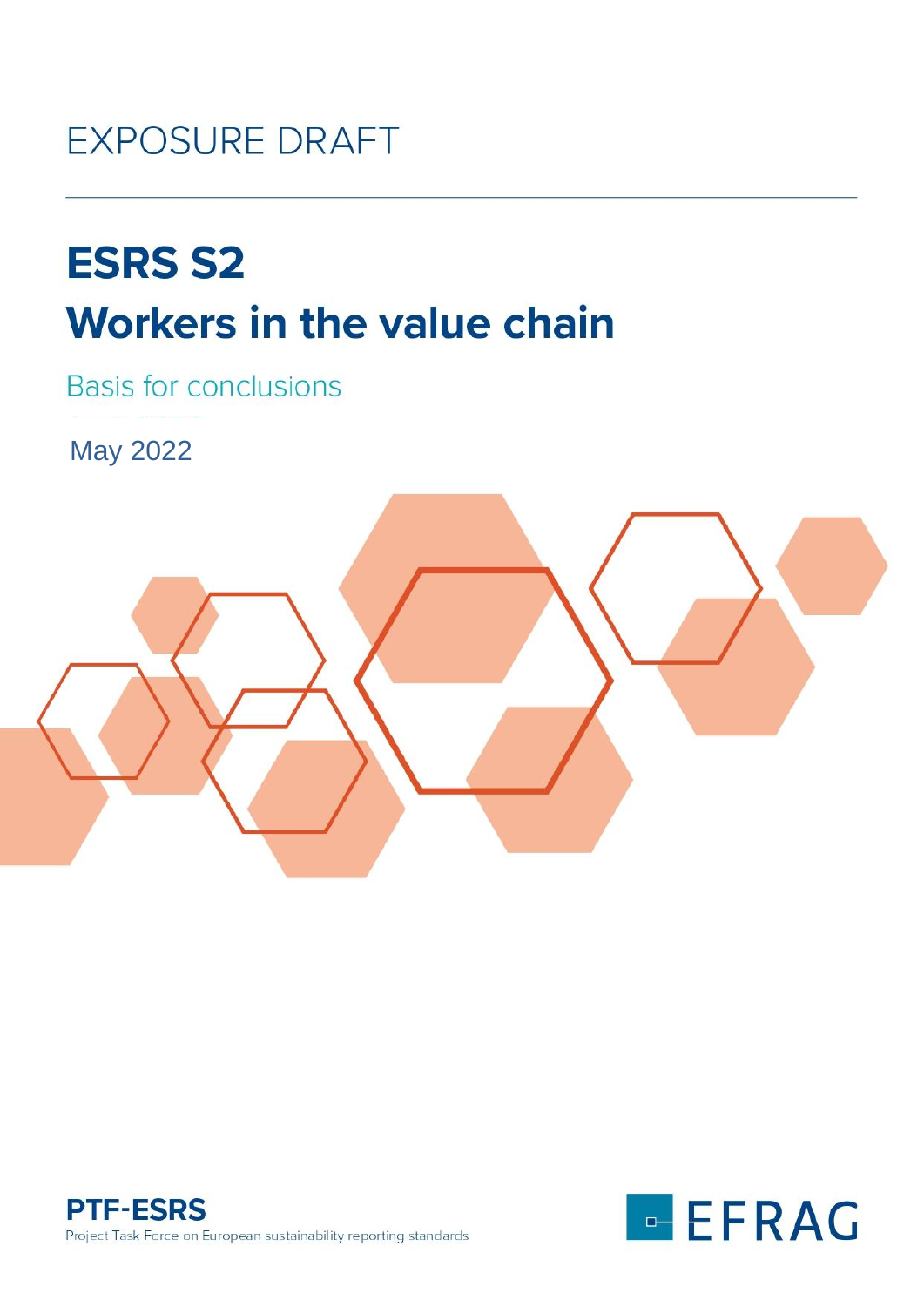#### **DISCLAIMER**

This Basis for Conclusions accompanies but is not part of the Exposure Draft ESRS S2 Workers in the Value Chain. It summarises the considerations of the EFRAG PTF-ESRS and the references to other standard setting initiatives or regulations used in developing the proposed contents of the Exposure Draft.

This Basis for Conclusions has been prepared solely under the responsibility of the EFRAG PTF-ESRS. It, therefore, does not reflect the EFRAG SRB's position at this stage, nor the position of the European Union or European Commission DG Financial Stability, Financial Services and Capital Markets Union (DG FISMA), nor the position of organisations with which the EFRAG PTF-ESRS has cooperated.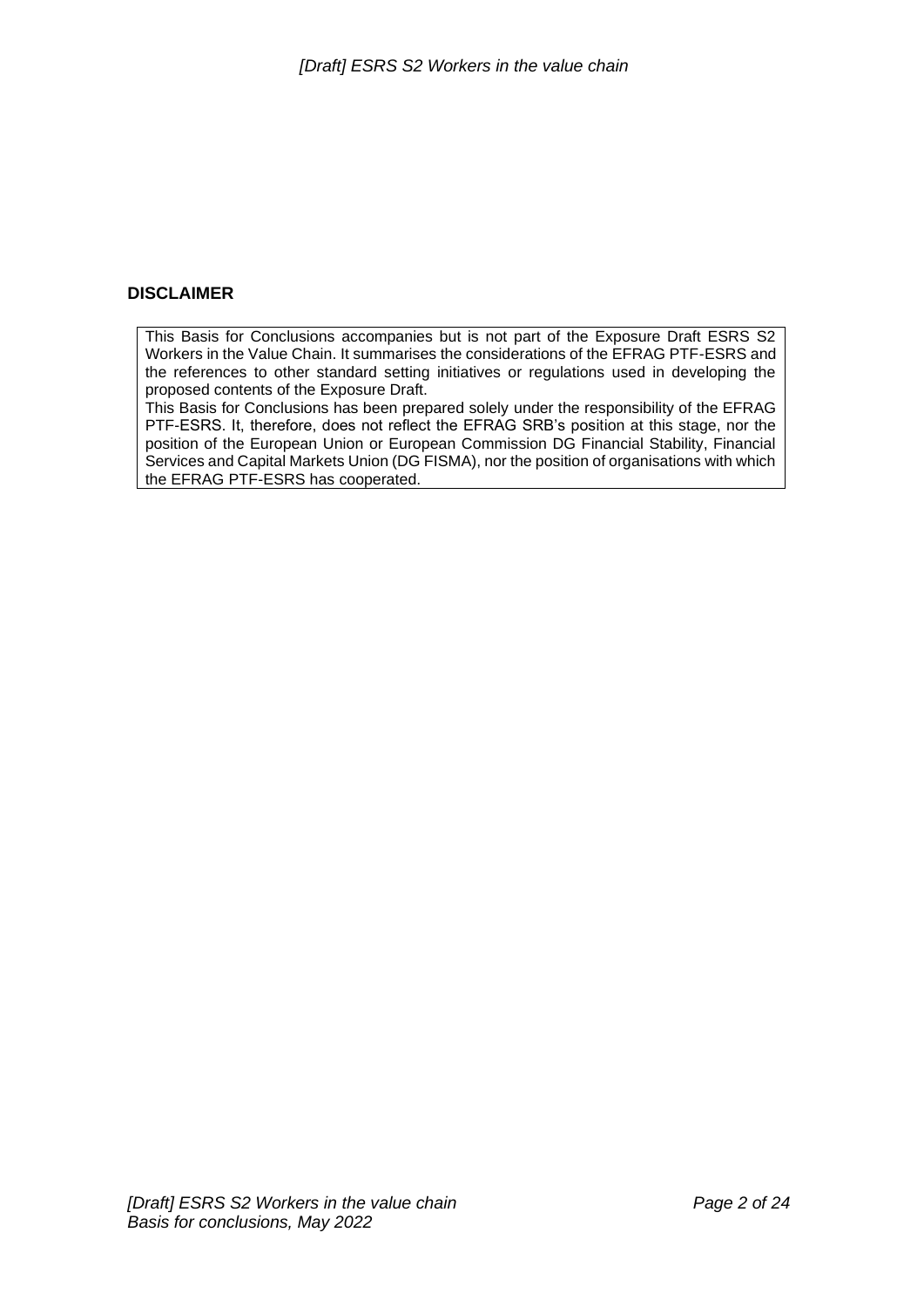# **Table of Contents**

| General, strategy, governance and materiality assessment11                                                                                                                                                                                                                                                                            |
|---------------------------------------------------------------------------------------------------------------------------------------------------------------------------------------------------------------------------------------------------------------------------------------------------------------------------------------|
| Workers in the value chain-specific Basis for Conclusion on ESRS 2 Disclosure<br>Requirement SBM 2 and ESRS S2 AG $3 - 5$ on the views, interests, rights and                                                                                                                                                                         |
| Workers in the value chain-specific Basis for Conclusion on ESRS 2 Disclosure<br>Requirement SBM 3 and ESRS S2 AG 6 on the interaction between material impacts<br>and the strategy and business models and SBM 4 and ESRS S2 AG $7 - 8$ on the<br>interaction between material risks and opportunities and the strategy and business |
| Workers in the value chain-specific Basis for Conclusion on ESRS 2 Disclosure<br>Requirements IRO 2 and 3 and ESRS S2 AG 9-13 on the outcome of the assessment                                                                                                                                                                        |
|                                                                                                                                                                                                                                                                                                                                       |
| Disclosure Requirement S2-1: Policies related to value chain workers 15                                                                                                                                                                                                                                                               |
| Disclosure Requirement S2-2: Processes for engaging with value chain workers about                                                                                                                                                                                                                                                    |
| Disclosure Requirement S2-3: Channels for value chain workers to raise concerns19                                                                                                                                                                                                                                                     |
| Disclosure Requirement S2-4: Targets related to managing material impacts on value                                                                                                                                                                                                                                                    |
| Disclosure Requirement S2-5: Taking action on material impacts on value chain                                                                                                                                                                                                                                                         |
| Disclosure Requirement S2-6: Approaches to mitigating material risks and pursuing                                                                                                                                                                                                                                                     |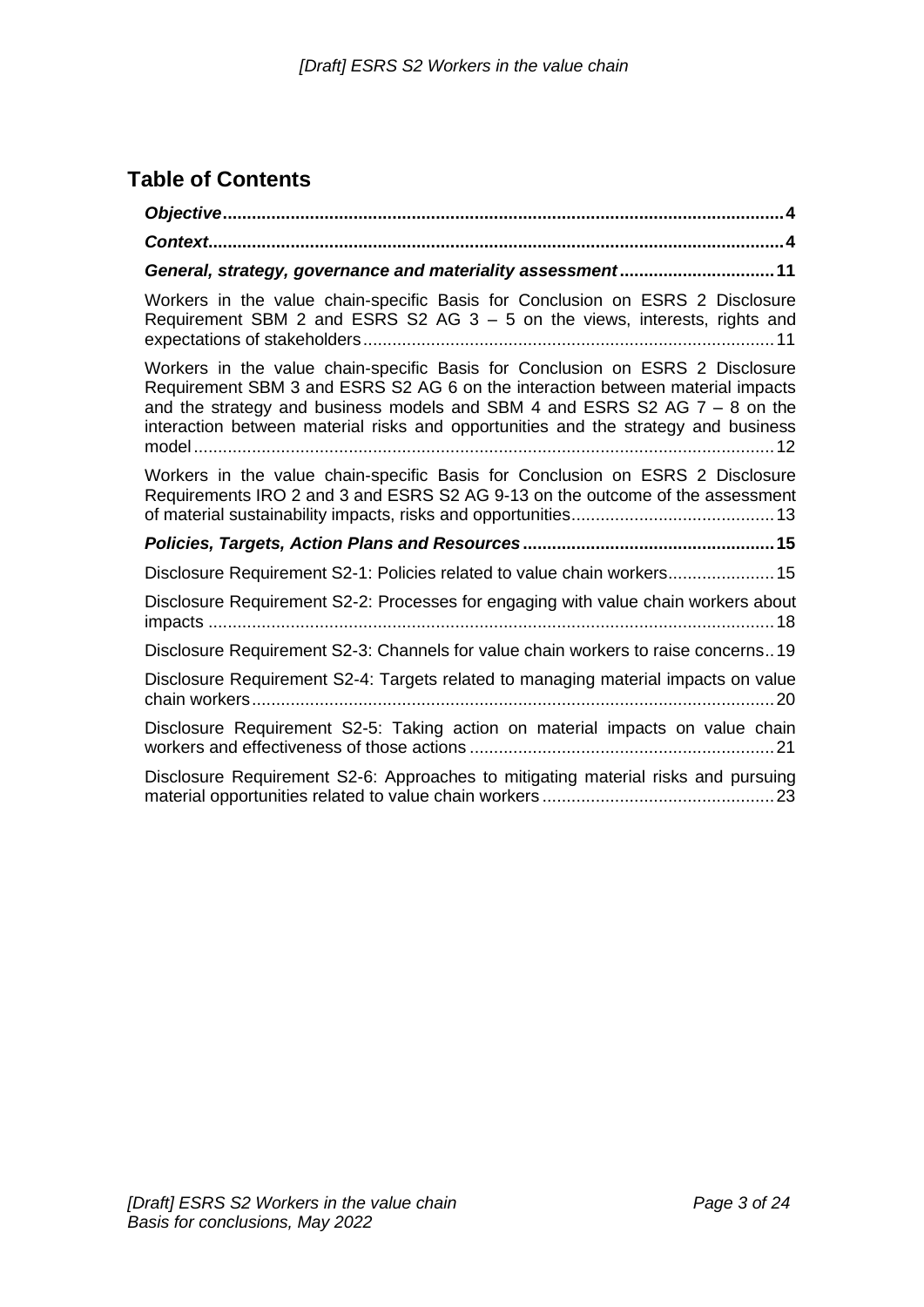### <span id="page-3-0"></span>*Objective*

- BC1. The objective of this [draft] standard is to set disclosure requirements that cover the information required by undertakings across all sectors (subject to the rebuttable presumption in ESRS 1 paragraph 57) in order to report under a double materiality perspective. It covers in particular:
	- (a) the impacts on workers in the value chain;
	- (b) the material risks and opportunities arising from the undertaking's impacts and dependencies. Such risks and opportunities are sources of financial effects;
	- (c) the actions taken to address impacts, mitigate and pursue opportunities related to workforce and the results of those actions; and
	- (d) the effects of risks and opportunities on the undertaking's development, performance and position over the short-, medium- and long-term and therefore on its ability to create enterprise value (financial effects).

## <span id="page-3-1"></span>**Context**

- BC2. The proposal for a Corporate Sustainability Reporting Directive (CSRD) and its predecessor, the Non-Financial Reporting Directive (NFRD), as well as the Sustainable Finance Disclosure Regulation (SFDR) and the Taxonomy Regulation (EU Taxonomy) are the central components of the sustainability reporting requirements that both underpin and will advance the objectives of the EU's sustainable finance strategy. These all recognise the importance of respect for human rights, as enshrined in the Charter of Fundamental Rights of the European Union, and international instruments such as the UN Guiding Principles on Business and Human Rights (UN Guiding Principles) and the Organisation for Economic Co-Operation and Development Guidelines for Multinational Enterprises (OECD Guidelines).
- BC3. Specifically, the [draft] CSRD aims to improve the relevance, faithfulness, reliability and comparability of information about social sustainability topics. Article 19b requires disclosure on:
	- (e) Equal opportunities for all, including gender equality and equal pay for equal work, training and skills development, and employment and inclusion of people with disabilities;
	- (f) Working conditions, including secure and adaptable employment, wages, social dialogue, collective bargaining and the involvement of workers, worklife balance, and a healthy, safe and well-adapted work environment; and
	- (g) Respect for the human rights, fundamental freedoms, democratic principles and standards established in the International Bill of Human Rights and other core UN human rights conventions, the International Labour Organization's Declaration on Fundamental Principles and Rights at Work and the ILO fundamental conventions and the Charter of Fundamental Rights of the European Union.
- BC4. In line with this [draft] CSRD requirement, this [draft] Standard, along with the other social standards, was drafted with the understanding that social topics are, in their essence, about people, as individuals, groups and societies. Based on the approach of double materiality, this includes both the perspective of undertakings' impacts on people and the perspective of business risks and opportunities that result from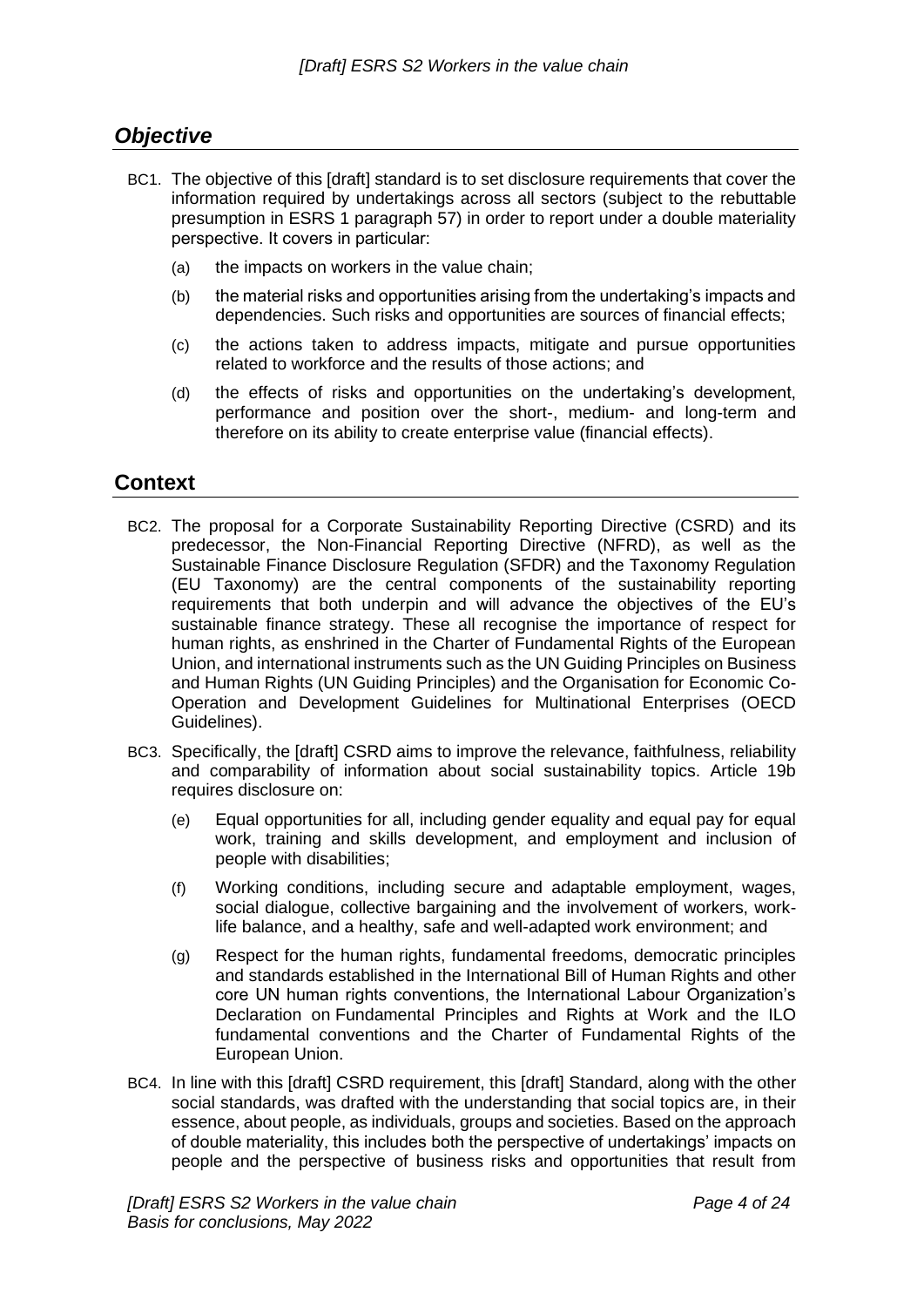undertakings' impacts and dependencies on people. The key categories of people – or affected 'stakeholders' – addressed in the ESRS are the undertaking's own workforce (ESRS S1), workers in the value chain (ESRS S2), affected communities (ESRS S3), and consumers and end-users (ESRS S4).

- BC5. The social standards, taken together, are designed to address these four categories of stakeholders. The standards include respective overarching application guidance (AG3-AG13) related to ESRS 2 - covering general, strategy, governance and materiality assessment - for each stakeholder group (ESRS S1, S2, S3 and S4) that reflects the general due diligence process defined in international guidelines and recommendations, but they do not include disclosure requirements on Policies, targets, action plans and resources nor Performance measures at this stage. This overarching application guidance included in the first set of EU Sustainability Reporting Standards, together with topical standards' disclosure requirements on Policies, targets, action plans and resources and with disclosure requirements on Performance measures and performance measures on own workforce in [draft] ESRS S1 embed human rights due diligence.
- BC6. In preparing the [draft] ESRS S2-S4 and assessing potential performance measures within the context of the value chain, the conclusion of the analysis performed is that it is the specific facts and circumstances of the undertaking's value chain that play a significant role and will help determine appropriate and meaningful performance indicators. Therefore, the diversity of value chains to be considered within the scope of drafting sector agnostic reporting standards for the first set supports the decision to further develop performance indicators as part of the second set of standards where both extensions to the sector-agnostic standards and disclosures sectorspecific standards will be drafted. The same approach is to be applied to the other affected stakeholder groups such as affected communities and consumers and endusers where a similar rationale has been applied.
- BC7. The structure of the standards (social topic; sub-topics; sub-sub-topics) is set out below, with the disclosure requirements published in this first set highlighted in yellow and second set in purple.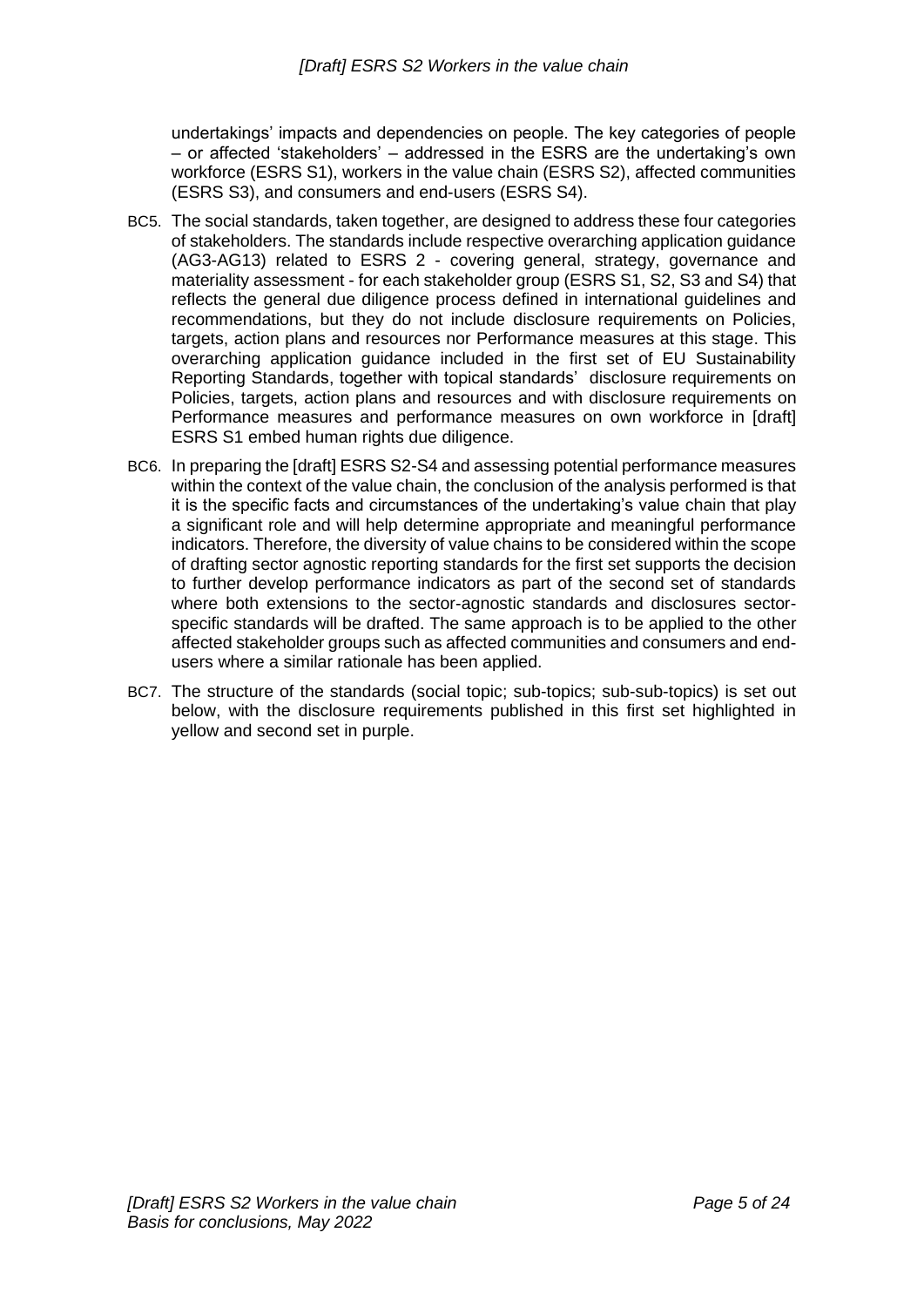*[Draft] ESRS S2 Workers in the value chain*

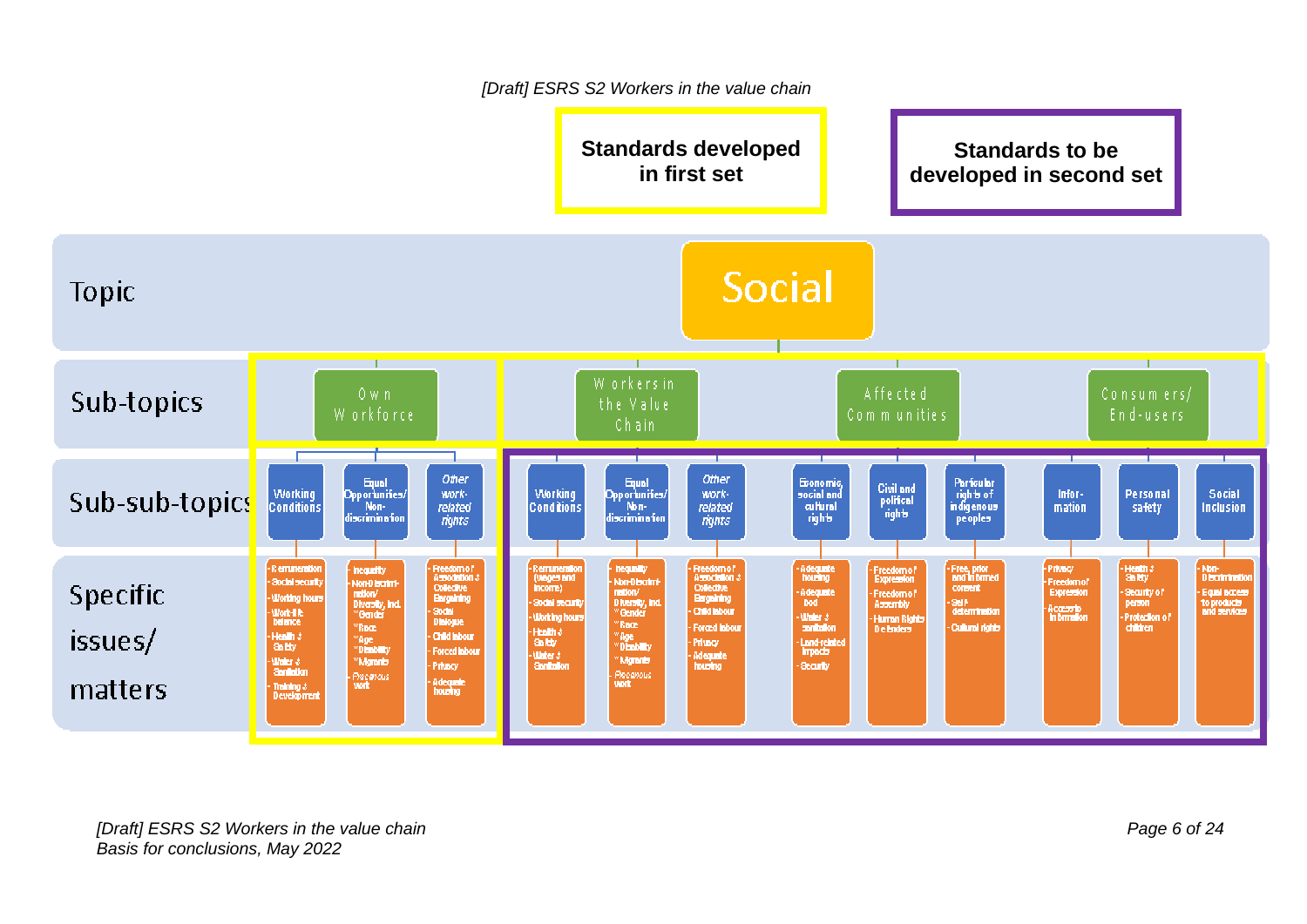- BC8. The [draft] CSRD highlights the particular importance of sustainability reporting standards being aligned with the UN Guiding Principles and the OECD Guidelines, including their chapters on human rights and employment and industrial relations.
- BC9. Human rights (which include labour rights) address the full range of types of negative impacts on people that can occur: economic, social, cultural, civil and political. They include the commonly understood social issues of health and safety (in the workplace and beyond), privacy (of data and other), non-discrimination (often addressed in organisational settings through diversity and inclusion programs), and are today understood to include also impacts on people resulting from climate change and broader environmental harm.
- BC10.Human rights represent a threshold: they are about impacts on people that are sufficiently acute that they undermine the basic dignity and equality of individuals. As such, human rights impacts – and in particular severe impacts on human rights – are likely to be material in terms of the impacts themselves. And these material impacts on people are in turn among the most likely to also raise material risks to the business in the short, medium or long term. This [draft] Standard focuses on the reporting of these material impacts and/or material risks.
- BC11.Additional social issues include the advancement of skills, knowledge and job satisfaction, which are commonly included in the concept of 'human capital', defined by the Capitals Coalition as 'the knowledge, skills, competencies and attributes embodied in individuals that facilitate the creation of personal, social and economic well-being.'
- BC12.Material opportunities are as well covered by the [draft] Standard, in line with the [draft] CSRD requirements.
- BC13.The [draft] CSRD also makes clear that the content of reporting on due diligence should be fully aligned with the UN Guiding Principles and OECD Guidelines as per recital 27. In addition to recognising international and European human rights instruments, the draft [draft] CSRD also references the European Pillar of Social Rights (EPSR), which is a key European initiative containing 20 principles intended to serve as a "…beacon guiding us towards a strong social Europe that is fair, inclusive and full of opportunity"<sup>1</sup> (. The accompanying Action Plan is a set of concrete initiatives to deliver on the European Pillar of Social Rights. In accordance with the Action Plan, the [draft] CSRD aims to ensure that *"better public reporting by companies about social issues [...] facilitate investment flows towards economic activities with positive social outcomes"* (European Pillar of Social Rights Action Plan, Section 4). ."
- BC14.The disclosures in this [draft] Standard therefore align with the elements of due diligence as set out in the UN Guiding Principles and OECD Guidelines, and which are summarised in [draft] ESRS 2; and, in addition, to the principles of the European Pillar of Social Rights.
- BC15. The disclosures aim to reach a fair balance between the need for meaningful information regarding an undertaking's impact, risks and opportunities in relation to value chain workers, and the need to ensure that reporting requirements are reasonable and feasible for undertakings themselves, recognising the time and resources it can take to gather and interpret the data required. Any additional requirement on undertakings flowing from the disclosures should lead to more

European Commission: The European pillar of Social rights in 20 principles. https://ec.europa.eu/info/strategy/priorities-2019-2024/economy-works-people/jobs-growth-andinvestment/european-pillar-social-rights/european-pillar-social-rights-20-principles\_en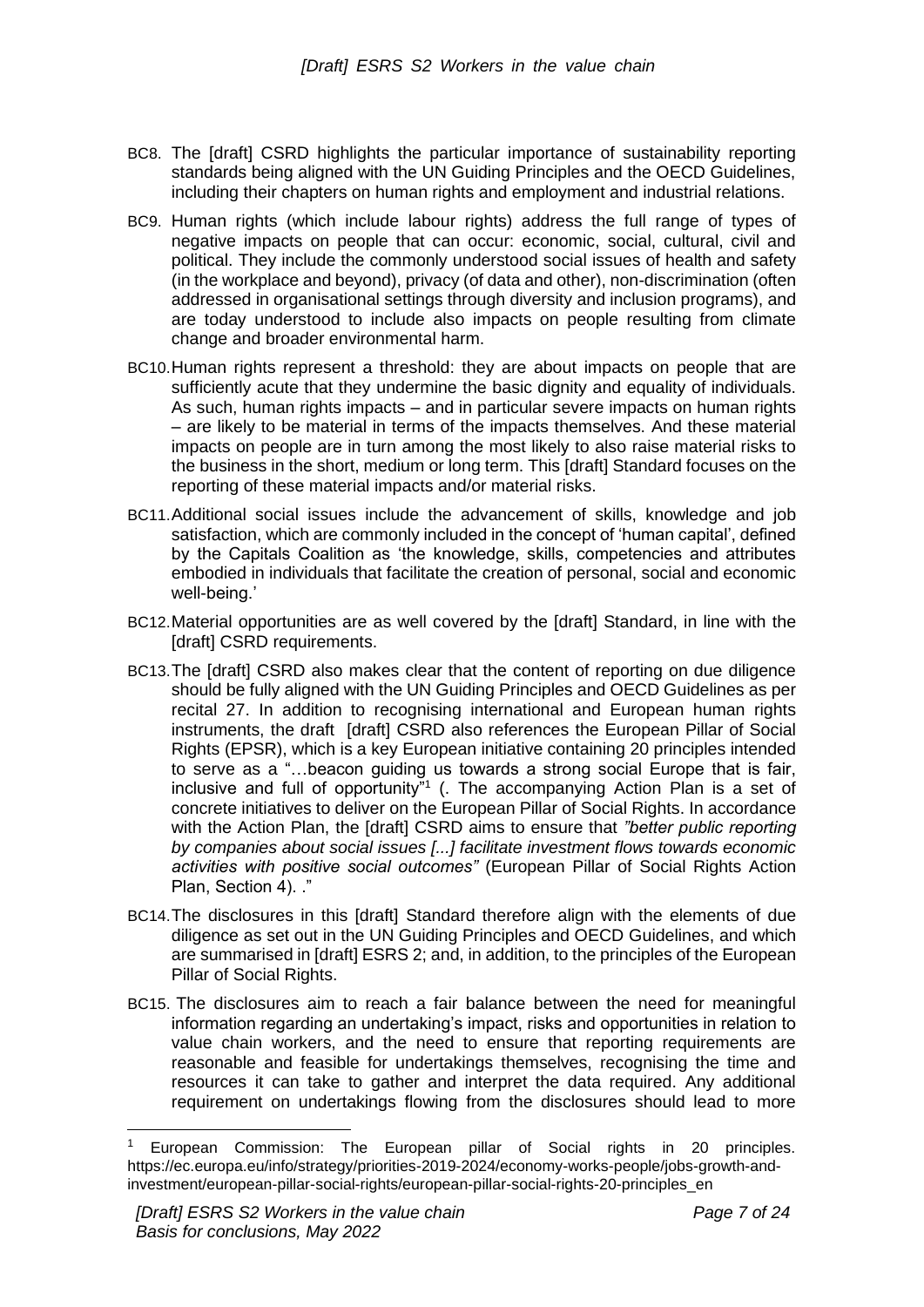relevant and comparable reporting, whereby resources are allocated efficiently and in a targeted manner that directly serves the objectives of the [draft] CSRD and complementary EU and international instruments The [draft] Standard addresses undertakings' impacts and dependencies on workers in the value chain. General disclosures for 'own workforce' are covered in ESRS S1.

- BC16.Based on the relevant provisions from the [draft] CSRD as illustrated in Table 1 below, and other EU legislation, as well as the global standard of the UNGPs and relevant chapters of the OECD Guidelines, this [draft] Standard on Workers in the Value Chain aims to ensure that stakeholders of the reporting undertaking obtain information that enables them to understand:
	- (a) How workers in the undertaking's value chain can be impacted in both positive and negative ways;
	- (b) The due diligence approaches taken to identify, prevent, mitigate or remediate negative impacts and assess the effectiveness of these actions;
	- (c) How the voices and perspectives of value chain workers are integrated into these due diligence processes and through remedy channels and processes;
	- (d) How undertakings contribute positively to improved social outcomes for value chain workers;
	- (e) The nature, type and extent of the material risks or opportunities for the business which arise from the impacts described above or from their dependencies on value chain workers; and
	- (f) The approaches taken to mitigating these risks and pursuing these opportunities.
- BC17.Under the EU Taxonomy, undertakings have to meet the minimum safeguards stipulated in Article 18, according to which investments must align with the OECD Guidelines and the UN Guiding Principles including the principles and rights set out in the eight fundamental conventions identified in the Declaration of the International Labour Organisation on Fundamental Principles and Rights at Work and the International Bill of Human Rights.
- BC18. Under the SFDR, the European Supervisory Authorities (ESAs) have developed Regulatory Technical Standards (RTS) that are designed to align with the minimum safeguards requirements of the EU Taxonomy Regulation, as well as its Do No Significant Harm principle. The RTS contain templates for pre-contractual and periodic product disclosures that include information on whether the sustainable investment is aligned with the OECD Guidelines and UN Guiding Principles as well as the principles and rights set out in the eight core ILO conventions and the International Bill of Human Rights.
- BC19.In drafting the [draft] Standards, it was endeavoured to make sure that all SFDR Principal Adverse Impact (PAI) indicators would be covered by the proposed disclosure requirements. The approach taken was to directly implement the indicators wherever possible or, when not possible, to make sure that the information needed by the financial market participants would be easily identified and found in the standards. In doing so, it was noted that in the preparation of the necessary information by preparers to enable financial market participants to meet their SFDR-related reporting obligations, questions of application and interpretation may emerge for a subset of the indicators.This [draft] standard does not provide guidelines to overcome those possible application and interpretation issues.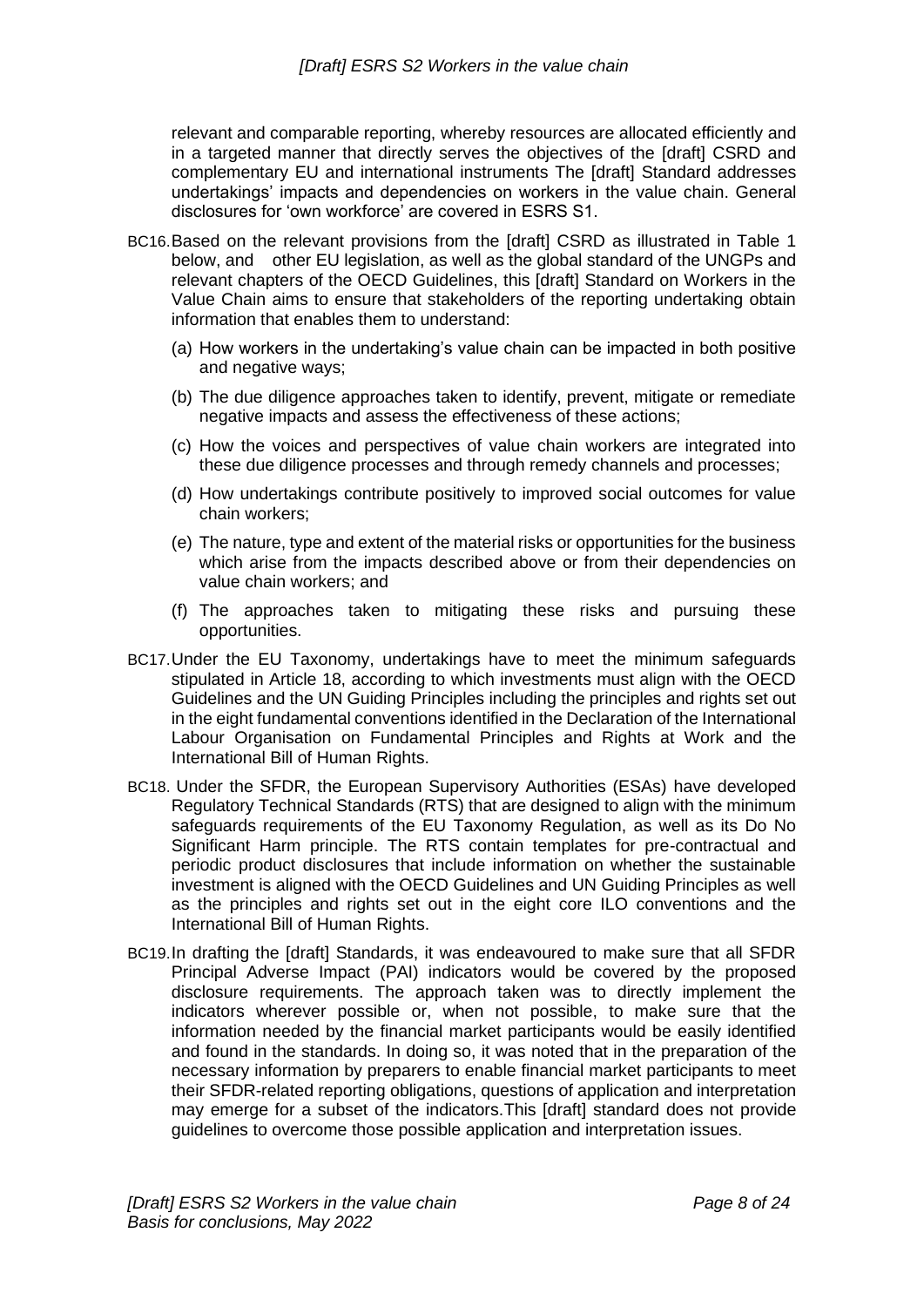- BC20.The Universal Declaration of Human Rights (UDHR) addresses a range of human rights that are further elaborated in the International Covenant on Civil and Political Rights and the International Covenant on Economic, Social and Cultural Rights. Taken together, these instruments constitute the International Bill of Human Rights. Human rights in the UDHR that are specifically relevant to value chain workers include the human rights to non-discrimination, freedom from slavery or servitude, just and favourable conditions of work, equal pay for equal work, just and favourable remuneration for work, an adequate standard of living, rest and leisure, and the right to form and join trade unions.
- BC21.The International Covenant on Economic, Social and Cultural Rights further elaborates on the rights to non-discrimination, fair wages, equal remuneration for work of equal value, safe and healthy working conditions, rest and leisure; the right to form and join trade unions, the rights of trade unions and the right to strike; the right to family life and protection against child labour; the right to an adequate standard of living, including adequate food, clothing and housing; the right to the enjoyment of the highest attainable standard of health.
- BC22.The ILO core conventions address: Freedom of Association and Collective Bargaining (Nos. 87 and 98), Forced Labour (Nos. 29 and 105), Child Labour (Nos. 138 and 182), and non-discrimination (Nos. 100 and 111).
- BC23.The disclosure requirements of this [draft] Standard on Workers in the Value Chain are in line with relevant provisions of these international instruments specified in the [draft] CSRD. They also take account of the SFDR RTS developed by the European Supervisory Authorities that are relevant to impacts risks and opportunities related to value chain workers. The disclosures aim to provide the information necessary to meet the requirements of those RTS disclosures. Through their alignment with the UN Guiding Principles and the OECD Guidelines more generally, they also provide context that can assist investors (and other users of sustainability reporting) in appropriately interpreting those disclosures.
- BC24.Following the architecture outlined in paragraph BC4 herein, the [draft] Standard defines how to report impacts on workers in the undertaking's value chain. The [draft] Standard is aligned with ESRS S1 while reflecting distinctions in the relationship between a reporting undertaking and its own workforce, whose work it controls, and the undertaking's relationship with workers in its value chain, whose work it does not control (but may directly or indirectly affect).
- BC25.The [draft] Standard will apply for the reporting years [2023] and onwards, while more granular standards related to specific types of impact, risk and opportunity, once developed as part of the second set, will apply from [2024] and onwards. The expansion in 2024 will build on the principles outlined in the [draft] Standard and follow the architecture presented above in BC4.
- BC26.The design of the [draft] Standard has been guided by the four following considerations:
	- (a) Determining disclosures that can reasonably apply to all reporting undertakings (that is, sector-agnostic disclosures);
	- (b) Complying with the requirements of the [draft] CSRD, the existing EU regulation, reporting requirements and agreed initiatives in the field of sustainable finance, together with the SFDR and the EU Taxonomy Regulation;
	- (c) The need for disclosures to build on existing reporting standards and frameworks wherever appropriate, while ensuring that disclosures meet the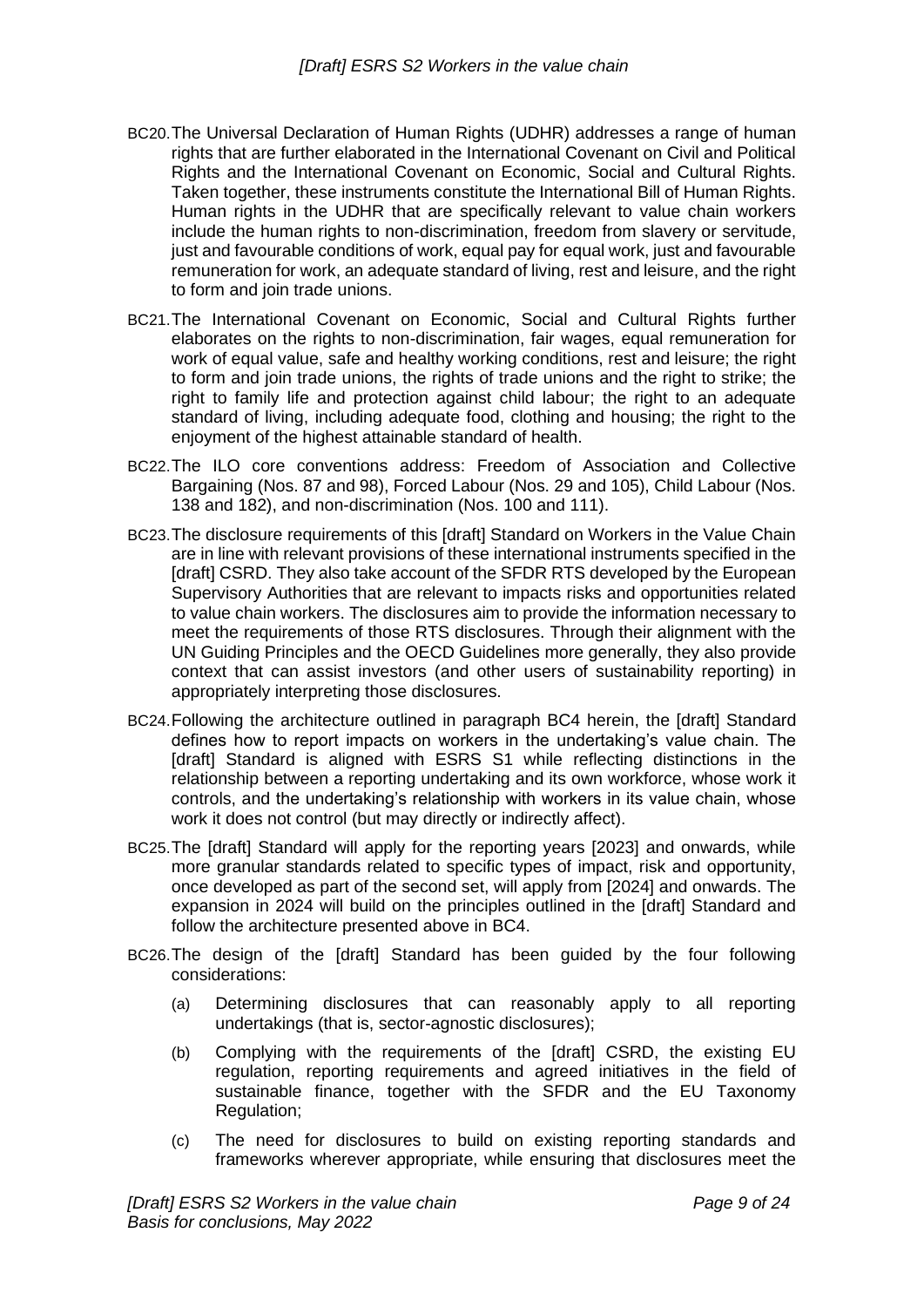quality of information guidelines, reflect lessons drawn from experience in the application of social indicators and disclosures, and provide relevant contextual information; and

- (d) The importance of disclosures being reasonable and feasible for reporting undertakings at this point in time, while also helping preparers respond to the increasing demand for sustainability information by providing a coherent system of disclosures that reduces the potential for multiple requests for information in different formats.
- BC27.The [draft] CSRD aims to build on and contribute to international sustainability reporting initiatives. The reporting frameworks and standards of the Global Reporting Initiative (GRI), the Climate Disclosure Standards Board (CDSB) the Sustainability Accounting Standards Board (SASB), the International Integrated Reporting Council (IIRC) and the UN Guiding Principles Reporting Framework are reflected, as relevant, in the [draft] Standard.
- BC28.The following table cross-references requirements of the [draft] Standard and the requirements of the [draft] CSRD, the UN Guiding Principles and OECD Guidelines, and other reporting frameworks.

*Table 1 Cross-reference of requirements of the [draft] Standard and the requirements of the [draft] CSRD, NFRD, the UN Guiding Principles and OECD Guidelines, and other reporting frameworks*

| [draft]<br><b>ESRS</b>                    | <b>Required by CSRD</b> | <b>Required by SFDR</b><br><b>Principal Adverse</b><br><b>Impacts</b>                                                                                                                                                                                                                            | <b>References to OECD</b><br><b>Guidelines and UN</b><br><b>Guiding Principles</b> | <b>References to</b><br>other reporting<br>frameworks                                                                  |
|-------------------------------------------|-------------------------|--------------------------------------------------------------------------------------------------------------------------------------------------------------------------------------------------------------------------------------------------------------------------------------------------|------------------------------------------------------------------------------------|------------------------------------------------------------------------------------------------------------------------|
| <b>ESRS 2</b><br><b>SBM 2, 3</b><br>and 4 | Art. 19a 2 (a) (iv)     |                                                                                                                                                                                                                                                                                                  | <b>UNGP18</b><br>OECD II.A-14                                                      | GRI 2-22 / 2-29<br><b>CDSB Reporting</b><br><b>Requirement 1</b><br>and $2$<br><b>UNGP RF A2</b><br>and C <sub>2</sub> |
| <b>ESRS 2</b><br>IRO 2 and<br>3           | Art. 19a 2 (e) (ii)     | Additional indicator #12<br>in Table 3 of Annex 1<br>Additional indicator #13<br>in Table 3 of Annex 1                                                                                                                                                                                           | <b>OECD IV.45 /</b><br>UNGP 18, 21 and 24                                          | GRI 3-3 and 3-2<br>UNGP RF B1<br>IR 4.25<br>CDSB <sub>3</sub><br>SASB CG-AA-<br>430b.3 and CG-<br>AA-440a.1            |
| <b>DR S2-1</b>                            | Art. 19a 2 (d)          | <b>Mandatory indicator</b><br>#10 in Table 1 of Annex<br>1<br><b>Mandatory indicator</b><br>#11 in Table 1 of Annex<br>$\mathbf 1$<br>Additional indicator #9<br>in Table 3 of Annex 1<br>Additional indicator #11<br>in Table 3 of Annex 1<br>Additional indicator #14<br>in Table 3 of Annex 1 | OECD IV.4 and<br>Commentary IV para. 44<br><b>UNGP 15 and 16</b>                   | GRI 2-23 and 3-<br>3 / UNGP RF<br>A1, A1.3                                                                             |
| <b>DR S2-2</b>                            | Art. 19a 2 (e) (i)      | Additional indicator 4 in<br>Table 3 of Annex 1                                                                                                                                                                                                                                                  | <b>OECD II.A-14 /</b><br>UNGP 18                                                   | GRI 2-29 / GRI<br>3-3 (f) / UNGP<br>RF C <sub>2</sub> / CDSB 2<br>and 3                                                |
| <b>DR S2-3</b>                            | Art. 19a 2 (e) (iii)    | Additional indicator 6 in<br>Table 3 of Annex 1                                                                                                                                                                                                                                                  | OECD IV.6 / UNGP 29,<br>30 and 31                                                  | GRI 2-25 /<br><b>UNGP RF C6.2</b>                                                                                      |
| <b>DR S2-4</b>                            | Art 19a 2 (b)           |                                                                                                                                                                                                                                                                                                  | UNGP <sub>20</sub>                                                                 | GRI 3-3-e and<br>3-3-f / CDSB 2                                                                                        |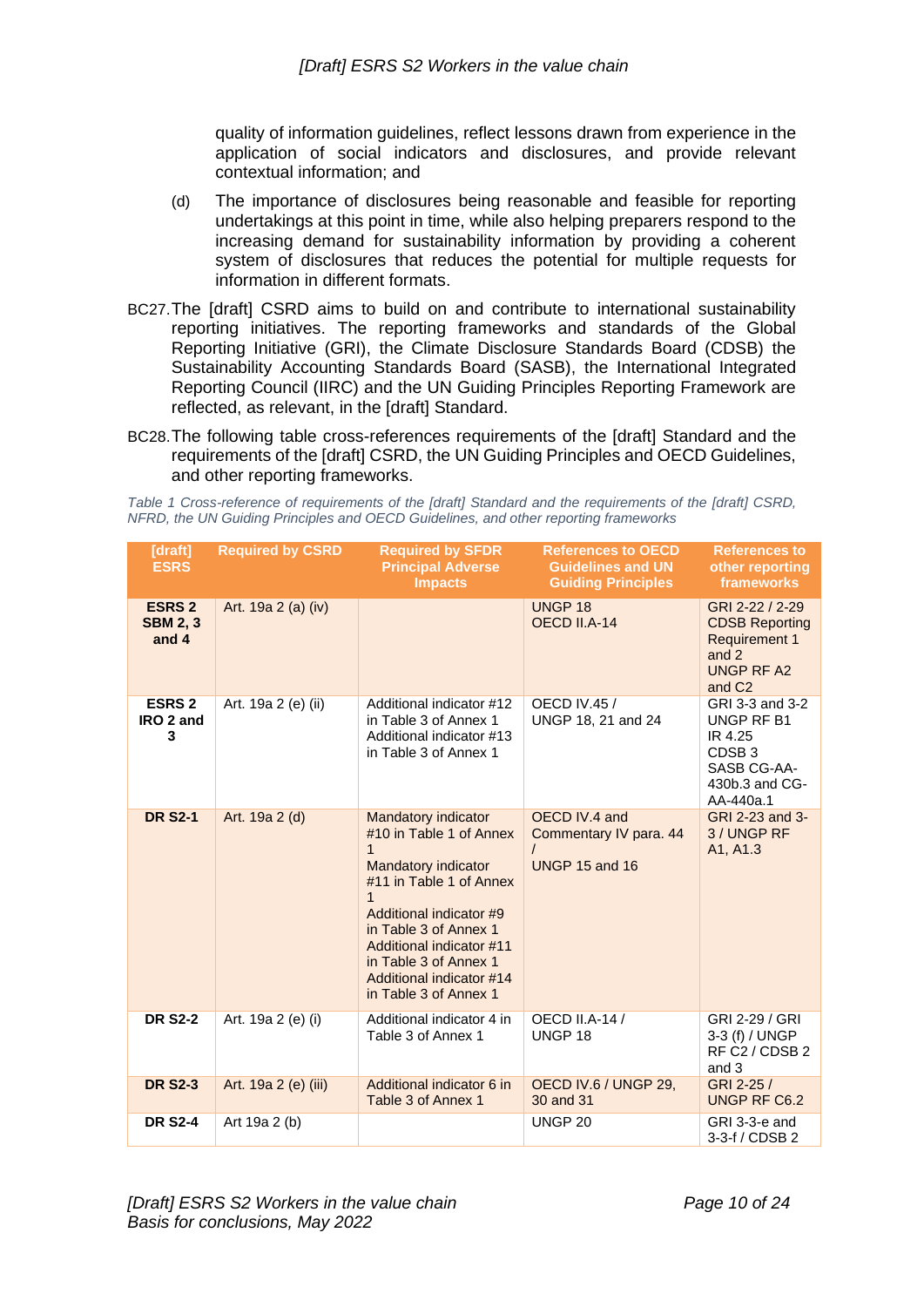| <b>DR S2-5</b> | Art. 19a 2 (e) (iii) | OECD II.A and IV /<br>3.1/<br>III <sub>B</sub><br>OECD II.A-1 | GRI 3-3-d and 2-<br><b>OECD DD Guidance II</b><br><b>CDSB</b><br>25<br>Environmental<br>UNGP 19, 20 and 22 /<br>social<br>and<br><b>UNGP Interpretive Guide</b><br>policies<br>and<br>strategies<br>UNGP RF C4.3,<br>C5 and C6.5<br>GRI 3-3 (a) $/$<br>UNGC/GRI 3.1 |  |
|----------------|----------------------|---------------------------------------------------------------|---------------------------------------------------------------------------------------------------------------------------------------------------------------------------------------------------------------------------------------------------------------------|--|
| <b>DR S2-6</b> | Art 19a 2 (f)        | Section III.1-2                                               | <b>OECD MNE Guidelines</b><br>EM-MM-<br>SASB<br>210b.1                                                                                                                                                                                                              |  |

BC29.The Basis for Conclusions includes the following information, as applicable, for each disclosure requirement:

- (a) Relevant EU-legislations that have been referenced (e.g., CSRD, SFDR/RTS, EU Taxonomy);
- (b) Reference to the leading international instruments as they are relevant to the standard: the UN Guiding Principles and the OECD Guidelines, and their provisions that underpin the rationale for the specific disclosure requirements;
- (c) Relevant reporting frameworks and standards that provide for disclosures that are relevant or similar to the disclosure requirements (e.g., GRI, UN Guiding Principles Reporting Framework, SASB, CDSB); and
- (d) Additional explanation of the elements is included in each disclosure requirement.
- BC30.[Draft] ESRS S2 addresses sub-sub topics and related issues/matters similar to ESRS S1, focusing however on value chain workers, a different affected stakeholder group. The references to international and EU instruments for these related issues/matters are therefore similar to the ones listed in the Basis for Conclusion of [draft] ESRS S1.

#### <span id="page-10-0"></span>*General, strategy, governance and materiality assessment*

#### <span id="page-10-1"></span>**Workers in the value chain-specific Basis for Conclusion on ESRS 2 Disclosure Requirement SBM 2 and ESRS S2 AG 3 – 5 on the views, interests, rights and expectations of stakeholders**

- BC31.The [Draft] CSRD requires undertakings to report on "*how the undertaking's business model and strategy take account of the interests of the undertaking's stakeholders and of the impacts of the undertaking on sustainability matters*" (Article 19 a 2 (a.iv)). This is aligned with the UN Guiding Principles and the OECD Guidelines, both clarifying the need for undertakings to inform their due diligence processes throughout by engagement with relevant stakeholders, especially those who may be adversely impacted.
- BC32.The UN Guiding Principles refer to the importance of meaningful stakeholder engagement in the conduct of human rights due diligence. For example, the commentary to UN Guiding Principles 18 states that, to enable undertakings to assess their human rights impacts accurately, they should seek to understand the concerns of potentially affected stakeholders by consulting them directly in a manner that takes into account language and other potential barriers to effective engagement. It further states that in situations where such consultation is not possible, undertakings should consider reasonable alternatives such as consulting credible, independent expert resources, including human rights defenders and others from civil society. The UN Interpretive Guide to the Corporate Responsibility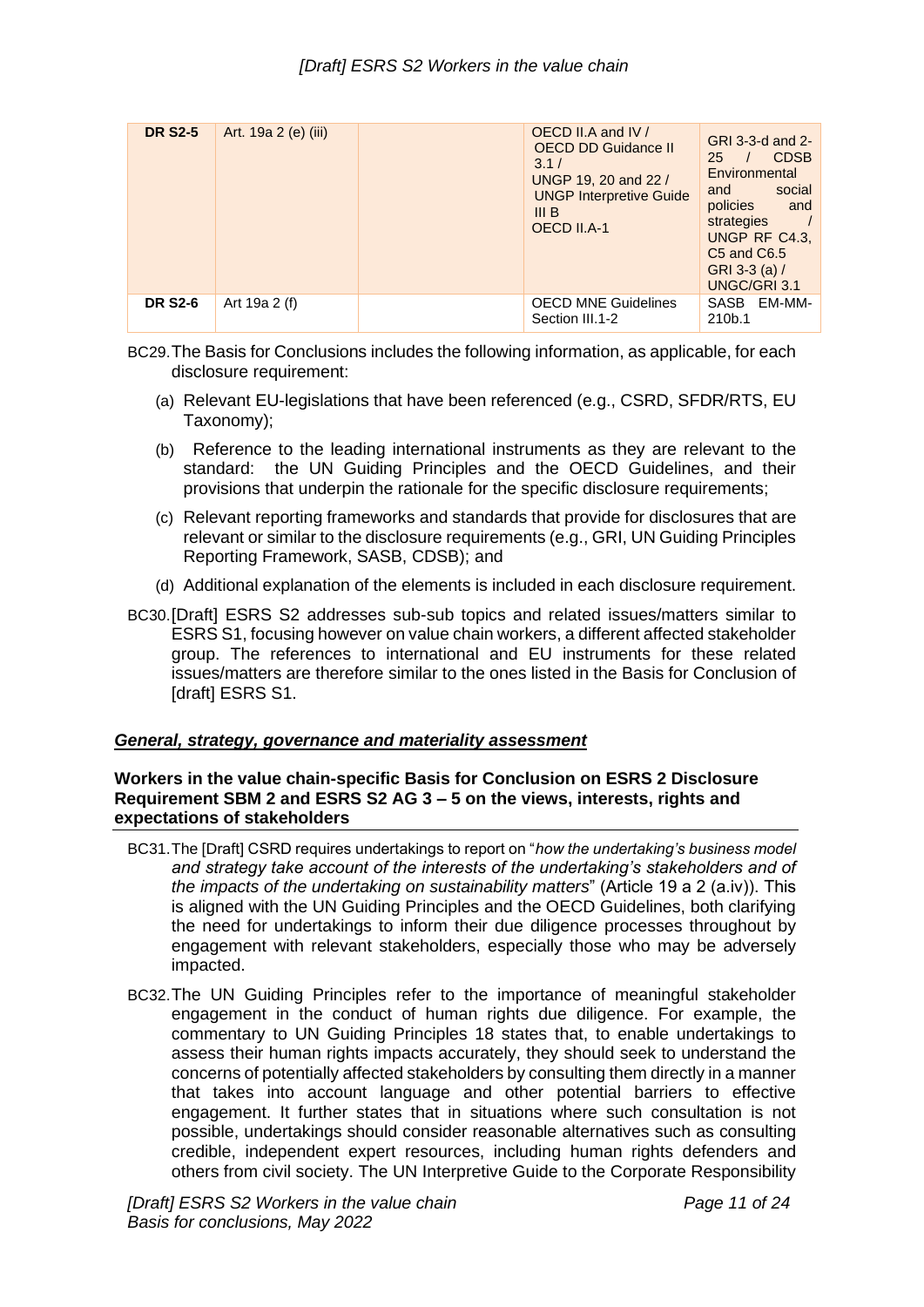to Respect Human Rights defines stakeholder engagement as an ongoing process of interaction and dialogue between an enterprise and its potentially affected stakeholders that enables the enterprise to hear, understand and respond to their interests and concerns, including through collaborative approaches.

- BC33.Section II.A-14 of the OECD Guidelines similarly provides that undertakings should engage with relevant stakeholders in order to provide meaningful opportunities for their views to be taken into account in relation to planning and decision making that may significantly impact them. The related Commentary adds that stakeholder engagement involves interactive processes of engagement (e.g., meetings, hearings or consultation proceedings) and that effective stakeholder engagement is characterised by two-way communication and depends on the good faith of the participants on both sides.
- BC34.GRI 2-29 requires undertakings to describe their approach to engaging with stakeholders, including the categories of stakeholders they engage with, and how they are identified; the purpose of the stakeholder engagement; and how the undertaking seeks to ensure meaningful engagement with stakeholders. GRI 3-3 (f) requires undertakings to describe how engagement with stakeholders has informed the actions taken to address material impacts and how it has informed whether the actions have been effective.
- BC35.The UN Guiding Principles Reporting Framework (C2) guides undertakings to disclose how the undertaking identifies which stakeholders to engage with in relation to each of its salient (material) issues; which stakeholders it has engaged with regarding each salient issue in the reporting period, and why; and how the views of stakeholders have influenced the undertaking's understanding of each salient issue and/or its approach to addressing it.
- BC36.Requirement 2 of CDSB's Reporting Framework states that information about environmental and social policies and strategies should include confirmation of whether and to what extent policies and strategies take account of the undertaking's key stakeholder relationships and perspectives including details about engagement with key stakeholder relationships and perspectives along the value chain. Requirement 3 states that information related to the identification, assessment and prioritisation of risks and opportunities is useful where it explains whether and how the processes include engagement with affected stakeholders, their legitimate representatives or subject matter experts, and the types of stakeholders engaged and the engagement methods used.

#### <span id="page-11-0"></span>**Workers in the value chain-specific Basis for Conclusion on ESRS 2 Disclosure Requirement SBM 3 and ESRS S2 AG 6 on the interaction between material impacts and the strategy and business models and SBM 4 and ESRS S2 AG 7 – 8 on the interaction between material risks and opportunities and the strategy and business model**

BC37.As stated in Article 19a 2 (a) (iv) of the [draft] CSRD, undertakings should briefly describe '*how the business model and strategy take account of the interests of the undertaking's stakeholders and of the impacts of the undertaking on sustainability matters'*. While undertakings are increasingly focused on connections between business models and climate change, the features of business models that can be a source of impacts on people, including on value chain workers, should also be considered, when material. Research has shown the various ways in which such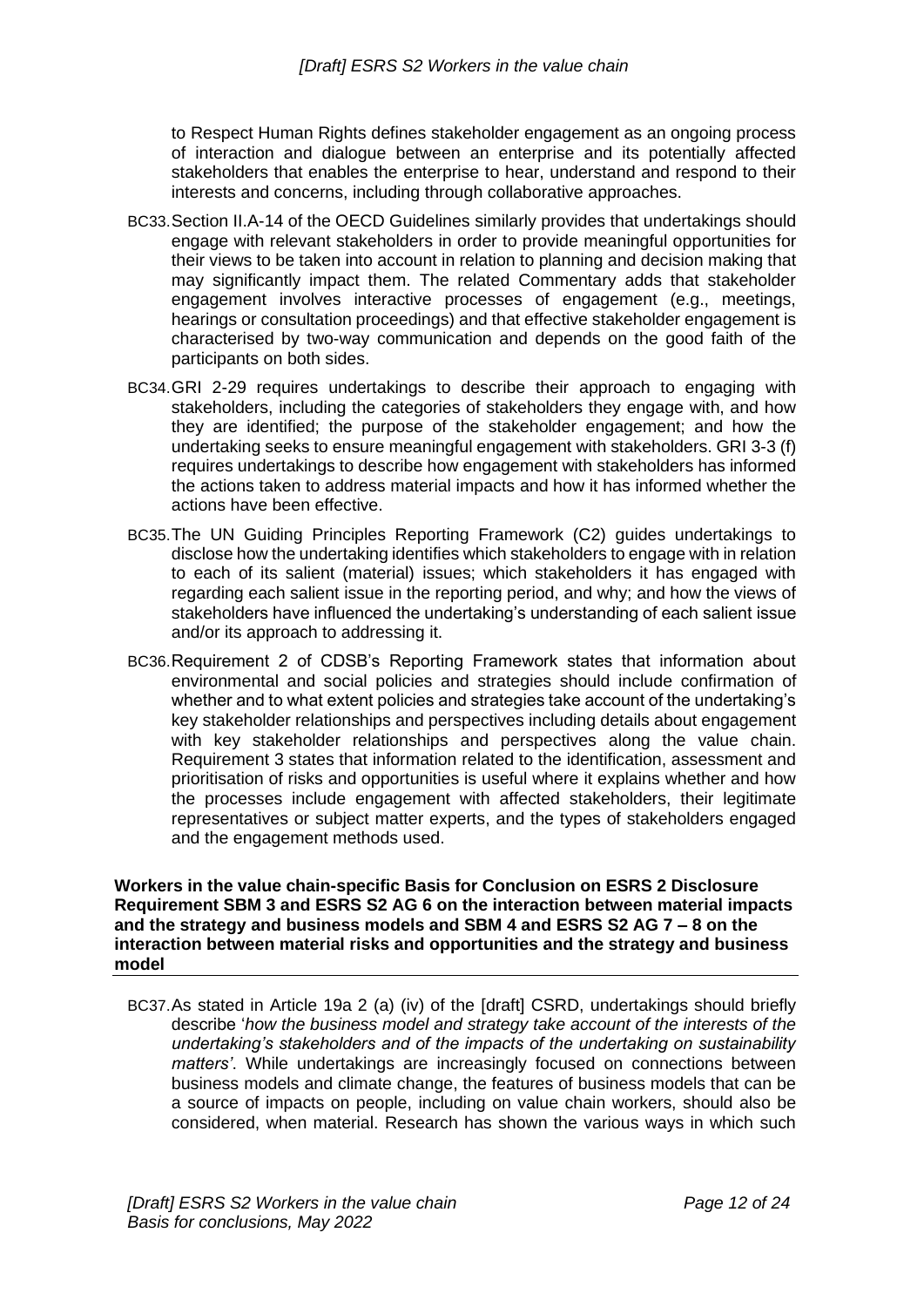connections between business model, strategy and material impacts can arise.<sup>2</sup> Examples can be observed in cases where, typical mitigation strategies may be ineffective at the operational level, given that impacts are part of how the business is designed to operate, and therefore require engagement of senior leaders and governance bodies to address them effectively. This application guidance is aimed at describing such interactions with the undertaking's strategy and business model and capturing the specificities of how the business is designed to operate.

- BC38.Guidance to GRI 2-22 states that undertakings should describe how their purpose, business strategy, and business model aim to prevent negative impacts and achieve positive impacts on the economy, environment, and people.
- BC39.CDSB Reporting Requirement 1 states that disclosures shall describe the governance of environmental and social policies, strategies and information, and that this disclosure requirement will be satisfied when disclosures, inter alia, explains whether and how the board considers how the undertaking's business model and strategy may contribute to material environmental and social risks.
- BC40. Question A2 of the UN Guiding Principles Reporting Framework guides undertakings to report on how they demonstrate the importance they attach to the implementation of their human rights commitment, including how the business model reflects, or has been adapted to enable, respect for human rights, as well as how any risks to human rights associated with the business model (e.g., offering lowest-cost products) are understood among the senior leadership and the Board.

#### <span id="page-12-0"></span>**Workers in the value chain-specific Basis for Conclusion on ESRS 2 Disclosure Requirements IRO 2 and 3 and ESRS S2 AG 9-13 on the outcome of the assessment of material sustainability impacts, risks and opportunities**

- BC41.Article 19a 1 of the [draft] CSRD requires undertakings to include information *"necessary to understand the undertaking's impacts on sustainability matters, and information necessary to understand how sustainability matters affect the undertaking's development, performance and position*" in its management report (concept of double materiality). Article 19a 2 (e) (ii) of the [draft] CSRD requires a description of the "principal actual or potential adverse impacts connected with the undertaking's value chain, including its own operations, its products and services, its business relationships and its supply chain" (impact materiality).
- BC42.According to UN Guiding Principle 18 and OECD Guidelines IV-45, the initial step in conducting human rights due diligence is to identify and assess any actual or potential adverse human rights impacts with which undertakings may be involved either through their own activities or as a result of their business relationships. The purpose is to understand the specific impacts on specific people, given a specific context.
- BC43.UN Guiding Principle 24 states that where it is necessary to prioritise actions to address actual and potential impacts, undertakings should first seek to prevent and mitigate those that are most severe or where delayed response would make them irremediable. The UN's Interpretive Guide to the Corporate Responsibility to Respect Human Rights under the UN Guiding Principles refers to these as "salient" human rights, while the OECD Guidelines refer to them as the most significant. These steps within the due diligence process are further set out in ESRS 1.

<sup>&</sup>lt;sup>2</sup> Shift, 'Business Model Red Flags', New York, 2021, [https://shiftproject.org/resource/business-model-red-flags/red-flags](https://shiftproject.org/resource/business-model-red-flags/red-flags-about/)[about/](https://shiftproject.org/resource/business-model-red-flags/red-flags-about/)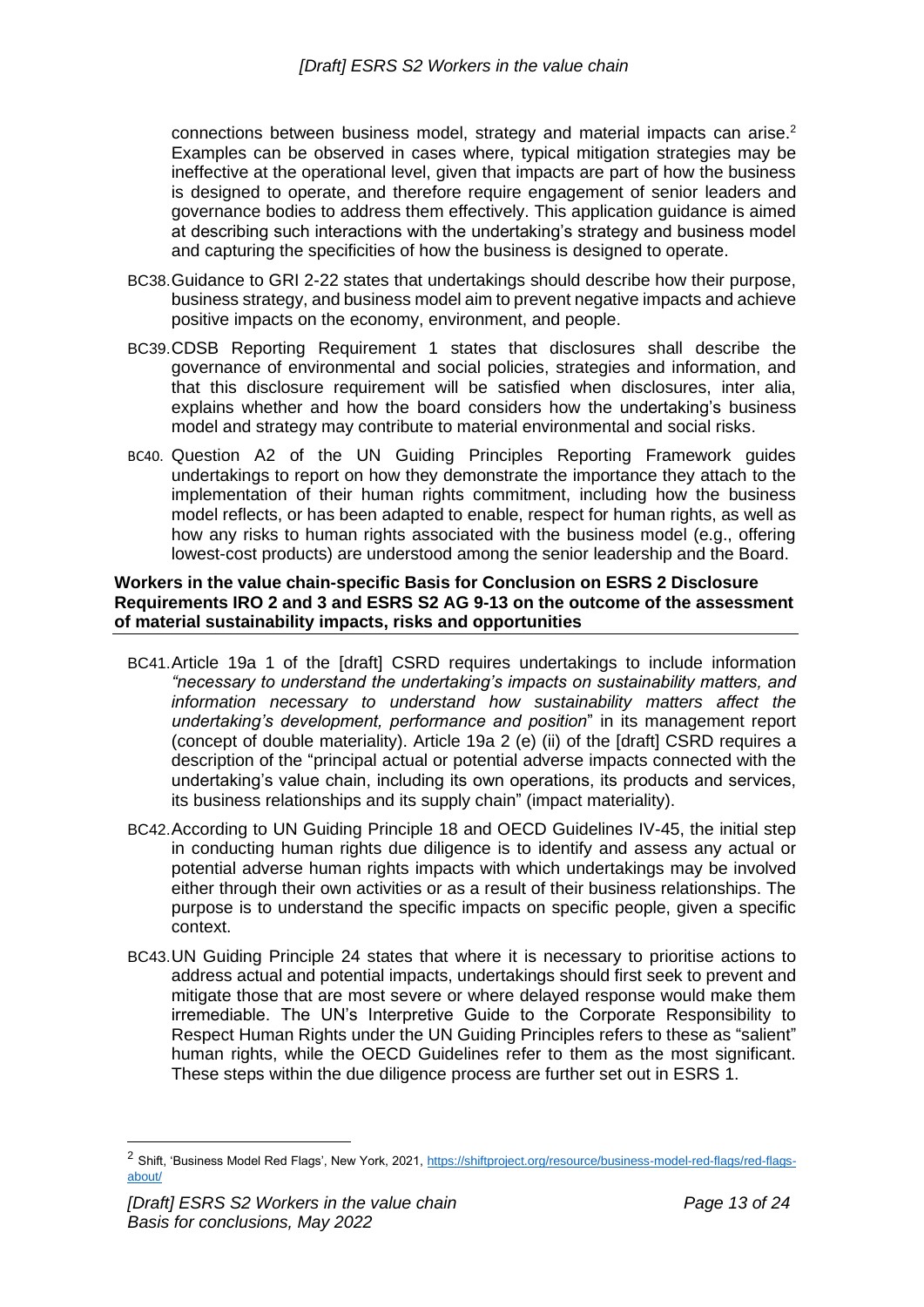- BC44.The UN Guiding Principles Reporting Framework B1 and GRI 3 set out how this same prioritisation process leads to the identification of the material impacts of the undertaking by determining the threshold above which the most salient/significant impacts are understood to be material. This is reflected in the application guidance on determining impact materiality, as part of double materiality, under ESRS 2.
- BC45.GRI 3-3 requires undertakings to describe the actual and potential, negative and positive impacts on the economy, environment, and people, including impacts on their human rights. Further, the undertaking should describe whether it is involved with the negative impacts through its activities or as a result of its business relationships and describe the activities or business relationships.
- BC46.In addition to disclosing material impacts on workers in the value chain, AG9 of the [draft] Standard requires disclosure on the main types of workers that are affected by those impacts (e.g., migrant workers, women workers, children, etc.). The disclosure on the affected types of workers provides context for understanding the nature and potential consequences of the impacts, and for assessing the potential actions that could be appropriate in response. UN Guiding Principle 21 requires that, in their external communications, undertakings should "provide information that is sufficient to evaluate the adequacy of an enterprise's response to the particular human rights impact involved".
- BC47.ESRS 2 Disclosure Requirements IRO 2 and 3, builds on both the current EU NFRD as well as the [draft] CSRD. Article 19a 1 of the [draft] CSRD requires undertakings to include in the management report information "*necessary to understand how sustainability matters affect the undertaking's development, performance and position*". Article 19a 2 (f) of the [draft] CSRD requires "*a description of the principal risks to the undertaking related to sustainability matters, including the undertaking's principal dependencies on such matters, and how the undertaking manages those risks*" and Article 19a 2 (a) (ii) refers to "*the opportunities for the undertaking related to sustainability matters*". Already under Article 19a 1 (d) of the NFRD, undertakings are required to report on the principal risks related to sustainability matters and how the undertaking manages those risks.
- BC48.The Integrated Reporting Framework (4.25) highlights that an integrated report should identify the key risks and opportunities that are specific to the undertaking, including those that relate to the undertaking's effects on, and the continued availability, quality and affordability of, relevant capitals in the short-, medium- and long-term. This includes both human capital and social and relationship capital, both of which could be relevant with regard to value chain workers.
- BC49.Requirement 3 of the CDSB Reporting Framework for reporting environmental and social information states that disclosures shall explain the material current and anticipated environmental and social risks and opportunities affecting the undertaking and the processes used to identify, assess and prioritise the risks and opportunities. The Framework defines human and social capital dependencies, which may be a source of risks or opportunities, as the human and social resources and relations that undertakings need in order to create and sustain value.
- BC50.Requirement 3 of the CDSB Reporting Framework further states that information will be useful where it explains whether and how the undertaking's processes to identify, assess and prioritise risks and opportunities include an assessment of whether business risks may result, in the short, medium, and long term, from actual or potential negative environmental and social impacts that the undertaking itself may cause or contribute to or which may be linked to its operations, products or services through its business relationships; and when it explains any additional causes and sources of the material business risks and opportunities the undertaking

*[Draft] ESRS S2 Workers in the value chain Basis for conclusions, May 2022*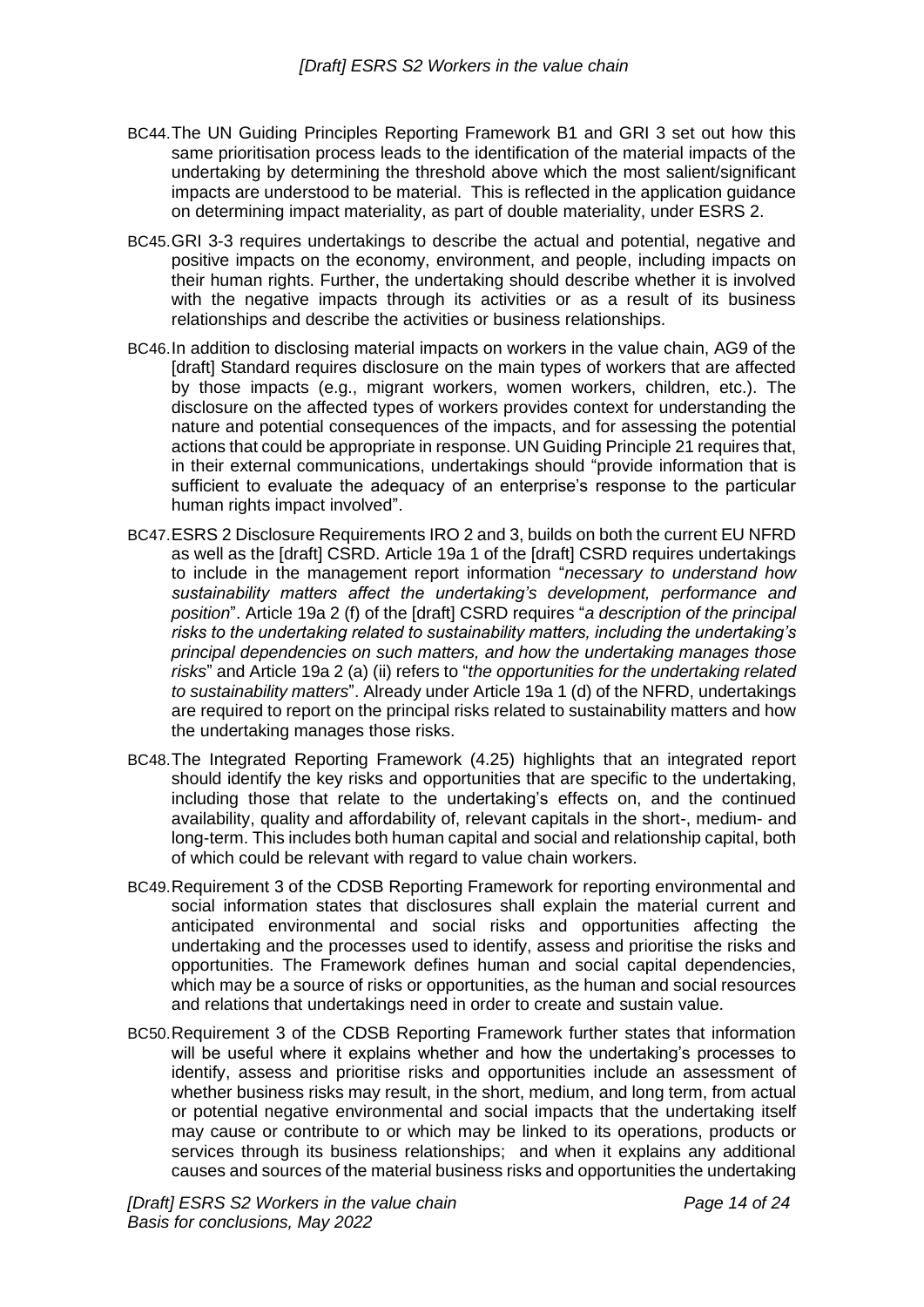has identified, such as risks to the availability of any of the undertaking's natural, social, or human capital dependencies.

- BC51.SASB Industry Standards evaluate sustainability issues for inclusion in the standards by assessing whether a given topic is reasonably likely to materially affect the financial condition, operating performance, or risk profile of a typical undertaking within an industry. With regard to value chain workers, for example, standards for a number of industries require undertakings to describe the greatest labour and safety risks in their supply chain (e.g., CG-AA-430b.3) and to describe the social risks associated with sourcing priority raw materials and the strategic approach the undertaking takes to manage these risks (CG-AA-440a.1).
- BC52.Based on the SFDR, financial market participants shall report information on the sustainability impacts and risks of their investment portfolios. Undertakings will need to report information that will enable investors to meet such an obligation. Among other metrics, financial market participants falling under the scope of the SFDR will need to disclose:
	- (a) "Operations and suppliers at significant risk of incidents of child labour" (indicator 12 in Table 3 of Annex 1 of the related Delegated Regulation); and
	- (b) "Operations and suppliers at significant risk of incidents of forced or compulsory labour" (indicator 13 in Table 3 of Annex 1 of the related Delegated Regulation).

Section AG 9 (b) of ESRS S2 supports the information needs of financial market participants related to the above indicators. It was considered that, instead of these indicators being reported in isolation by financial market participants, the provision of contextual information would support the preparation of better information. These indicators should therefore be considered in combination with additional information. In particular, financial market participants should seek greater insight by looking for reporting on how the undertaking is using its leverage, including through collaboration with others, to address child, forced and compulsory labour, and whether it is taking a role in incentivising or enabling remedy when cases of child, forced or compulsory labour are found. To that extent, the disclosure requirements related to policies, targets, action plans and resources (DR S2-1 – S2-6) should be the basis of the additional information.

#### <span id="page-14-0"></span>*Policies, Targets, Action Plans and Resources*

#### <span id="page-14-1"></span>**Disclosure Requirement S2-1: Policies related to value chain workers**

- BC53.As stated in Article 19a 1 (b) of the NFRD amending Directive 2013/34/EU and its non-binding guidelines, as well as Article 19a 2 (d) of the [draft] CSRD, undertakings should provide "*a description of the policies pursued by the undertaking in relation to those matters, including due diligence processes implemented"* and "*a description of the undertaking's policies in relation to sustainability matters*". A policy demonstrates the nature of the commitment made by the undertaking regarding impacts, risks and opportunities related to value chain workers.
- BC54.According to both UN Guiding Principle 15 and the OECD Guidelines (IV-4), undertakings should have in place policies and processes appropriate to their size and circumstances, including a policy commitment to meet their responsibility to respect of human rights. UN Guiding Principle 16 states that such a policy should stipulate the enterprise's human rights expectations of personnel, business partners and other parties directly linked to its operations, products or services; and that it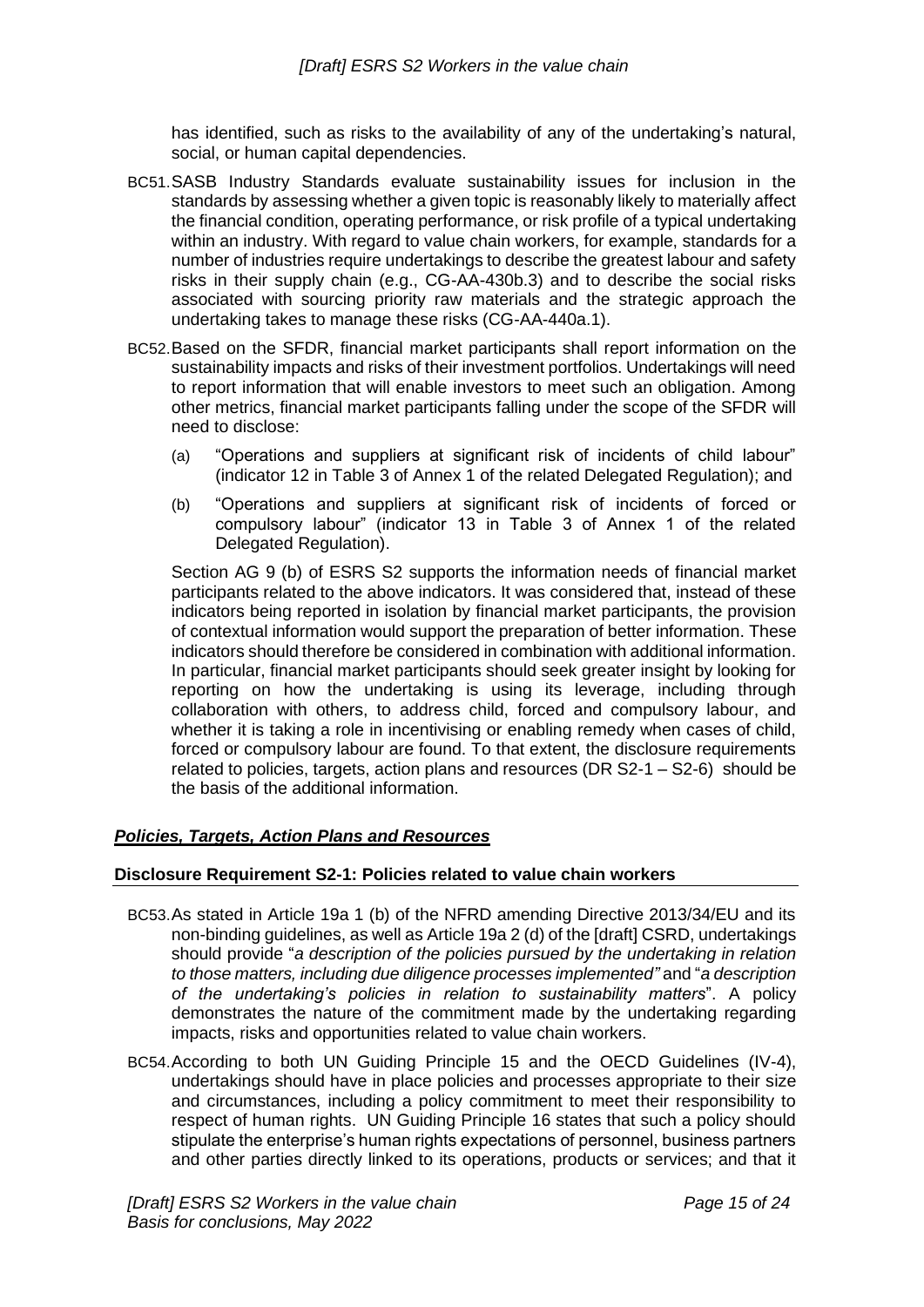should be publicly available and communicated internally and externally to all personnel, business partners and other relevant parties. Expanding on section IV para. 4, the OECD Guidelines' Commentary on Human Rights specifies that undertakings should "*express their commitment to respect human rights through a statement of policy that: (i) is approved at the most senior level of the enterprise; (ii) is informed by relevant internal and/or external expertise; (iii) stipulates the enterprise's human rights expectations of personnel, business partners and other parties directly linked to its operations, products or services; (iv) is publicly available and communicated internally and externally to all personnel, business partners and other relevant parties; (v) is reflected in operational policies and procedures necessary to embed it throughout the enterprise*".

- BC55.GRI 2-23 requires the undertaking to describe policy commitments for responsible business conduct, including the specific policy commitment to respect human rights, the internationally recognised human rights that the commitment covers, and the categories of stakeholders, including at-risk or vulnerable groups, that the undertaking gives particular attention to in the commitment. It requires undertakings to provide links to the policy commitments if publicly available (c). GRI 3-3 also requires the undertaking to describe its policies or commitments regarding material topics (i.e., specific material impacts). This entails describing the policies or commitments the undertaking has developed specifically for the topic, in addition to the policy commitments reported under Disclosure 2-23.
- BC56.The UN Guiding Principles Reporting Framework guides undertakings to report on their public commitment to respect human rights (A1) for which relevant information would include whether the public commitment covers all individuals and groups who may be impacted by the undertaking's activities or through its business relationships, and whether there are any groups to which the undertaking pays particular attention, and why. It guides undertakings to report any more specific policies they may have that address their salient (material) human rights issues. It indicates that relevant information would include clarification of whose human rights the policy or policies relate to, such as value chain workers. Its supporting guidance explains that specific policies may be addressed through a single provision or section within a broader document, for instance, where a supply chain code of conduct includes provisions on the right to freedom of association and collective bargaining in relation to the employees of suppliers.
- BC57.Disclosure Requirement S2-1 requires undertakings to summarise how the relevant policies are communicated to value chain workers, business relationships and other relevant stakeholders in the undertaking's value chain. In line with UN Guiding Principle 16d and OECD Guidelines (IV-44), GRI 2-23 requires undertakings to describe how their policy commitments – including with regard to respect for human rights – are communicated to workers, business partners, and other relevant parties. In addition, the guidance to GRI 2-23 (f) suggests disclosing how the undertaking identifies and removes potential barriers to the communication or dissemination of the policy commitments, e.g., by making them accessible and available in relevant languages.
- BC58.The UN Guiding Principles Reporting Framework A-1.3 guides undertakings to report how their public commitment to respect human rights is disseminated and indicates that relevant information would include whether and how the public commitment is disseminated in an accessible form to external stakeholders, in particular potentially affected stakeholders, for example workers in the undertaking's value chain, and trade unions representing value chain workers.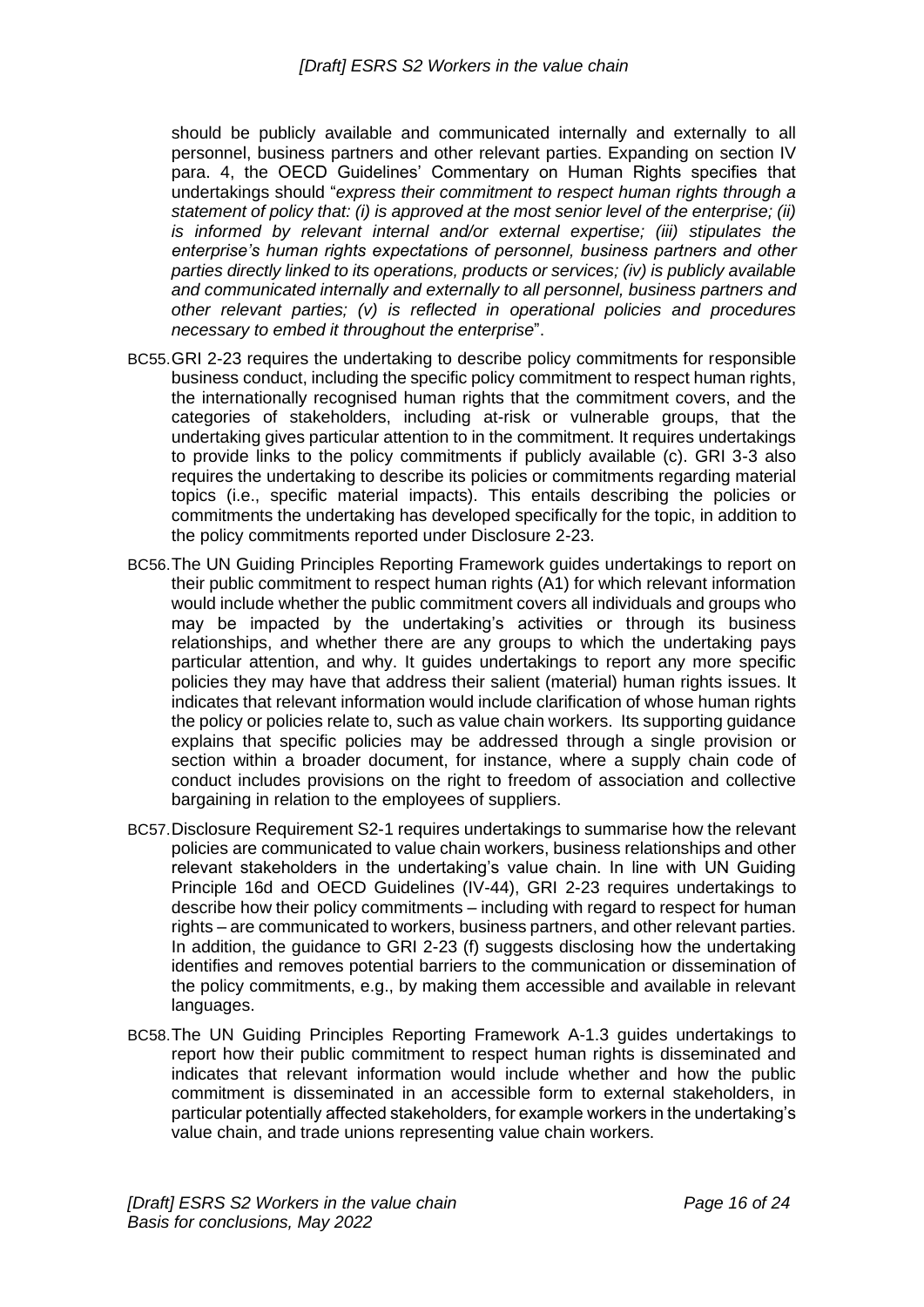BC59.The SFDR includes the following amongst the indicators financial market participants are expected to disclose:

> (a) "Lack of processes and compliance mechanisms to monitor compliance with UN Global Compact principles and OECD Guidelines for Multinational Enterprises" (indicator 11 in Table 1 of Annex 1 of the related Delegated Regulation).

> (b) The associated metric reads: "Share of investments in investee companies without policies to monitor compliance with the UNGC principles or OECD MNE Guidelines or grievance /complaints handling mechanisms to address violations of the UNGC principles or OECD MNE".

As read above, the metric speaks to policies and grievance mechanisms, for which disclosures are included in a number of standards, in particular, [draft] ESRS S1 ad [draft] ESRS S2. With regards to [draft] ESRS S2, relevant information will be disclosed in the context of Disclosure Requirement S2-1. Further relevant information will also be found in the context of Disclosure Requirement S2-3, focused on channels for value chain workers to raise concerns.

The indicator itself speaks to processes and compliance mechanisms to monitor compliance, which further brings in elements of reporting under Disclosure Requirement S2-5. In particular, insights will be strengthened by looking for information under Disclosure Requirement S2-5, on how the undertaking assesses the effectiveness of its own efforts to prevent, mitigate or remedy impacts.

- BC60.Disclosure Requirement S2-1, and specifically paragraph 15, supports the information needs of financial market participants of further SFDR PAI indicators, that is:
	- (a) "Lack of a human rights policy" (indicator 9 in Table 3 of Annex 1 of the related Delegated Regulation); and
	- (b) "Lack of processes and measures for preventing trafficking in human beings" (indicator 11 in Table 3 of Annex 1 of the related Delegated Regulation).

In addition to the information made available through undertakings' responses to paragraph 15 of [draft] ESRS S2, it is important to highlight that insights will be strengthened by attention to some of the accompanying disclosures under Disclosure Requirement S2-1, beyond the existence of the policy alone.

With regards to processes and measures for preventing trafficking in human beings, undertakings will support the provision of relevant insights for financial market participants by disclosing, in particular, whether they have any processes or measures in place to address human trafficking and providing a summary thereof.

- BC61.The Application Guidance of Disclosure Requirement S2-1 also supports the information needs of financial market participants under the SFDR. Paragraph AG23 relates to the SFDR PAI indicator "Number of identified cases of severe human rights issues and incidents'' (indicator 14 in Table 3 of Annex 1 of the related Delegated Regulation). For relevant insights, financial market participants will in particular need to look to third party sources or further information, such as NCP (National Contact Point) cases or incidents captured by service providers.
- BC62.An additional example is paragraph AG25 of the Application Guidance (in relation to DR S2-1). Through information reported under Disclosure Requirement S2-1 in line with the indications provided in the Application Guidance, financial market participants will gain insight into the SFDR PAI indicator "Violations of UN Global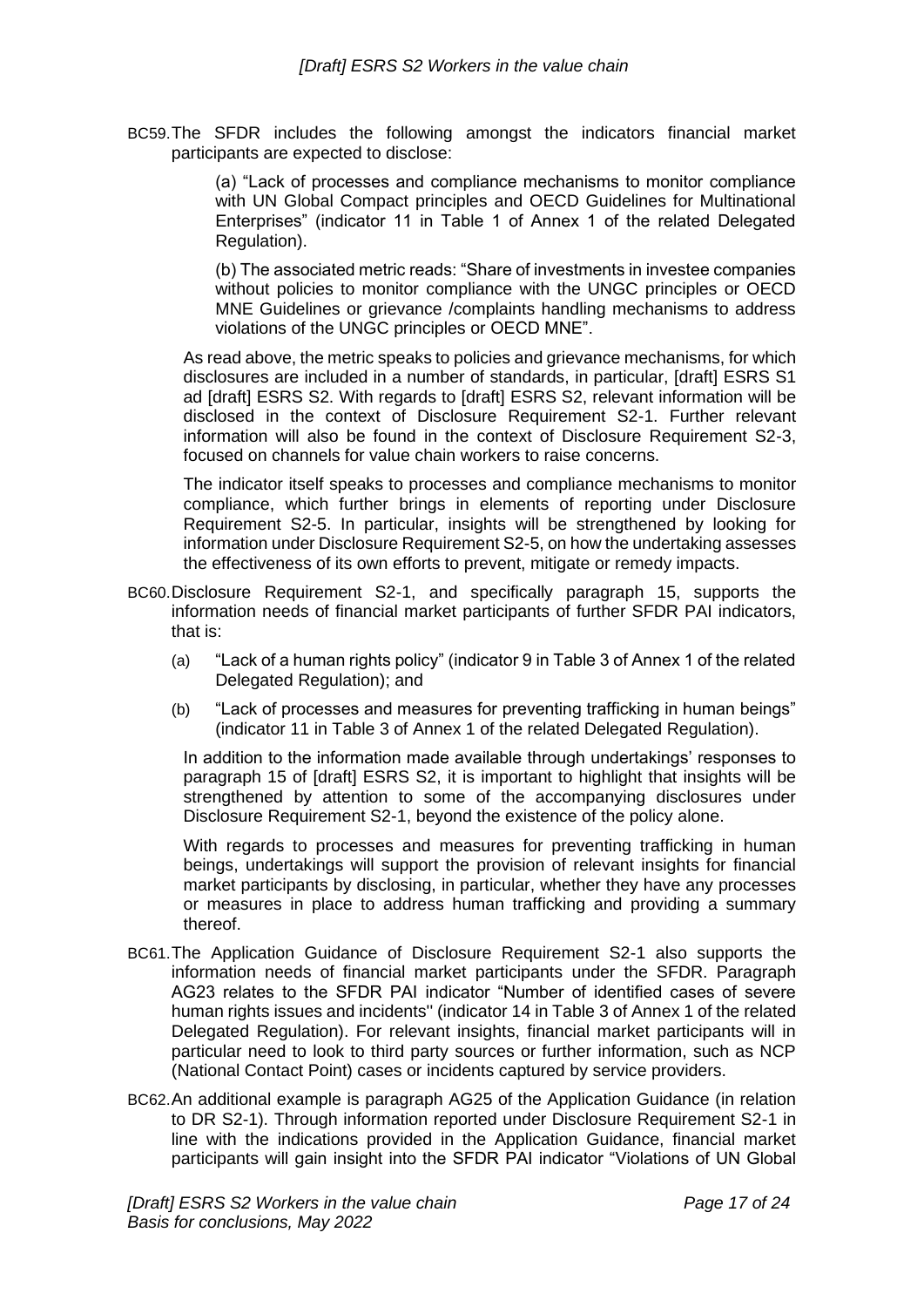Compact principles and Organisation for Economic Cooperation and Development (OECD) Guidelines for Multinational Enterprises'' (indicator 10 in Table 1 of Annex 1 of the related Delegated Regulation). In particular, investors will need to look to third party sources on violations e.g. NCP cases, or other reported cases. With regard to human rights, the sources will be much the same as for indicator 14 in Table 3 of Annex 1 of the SFDR Delegated Regulation, which asks for the number of identified cases of severe human rights issues and incidents (see BC52). Disclosures under [draft] ESRS 2 on actual and potential material impacts may also provide some relevant information, albeit undertakings will rarely report in the language of "violations". The insights of financial market participants will be strengthened by also looking at reporting under Disclosure Requirements S2-2, S2- 3 and S2-5 on how the undertaking responds in the event of violations.

#### <span id="page-17-0"></span>**Disclosure Requirement S2-2: Processes for engaging with value chain workers about impacts**

- BC63.The [draft] CSRD requires undertakings to provide "a description of the due diligence process implemented with regard to sustainability matters". In line with the UN Guiding Principles and the OECD Guidelines, this due diligence process should throughout be informed by engagement with relevant stakeholders, especially those who may be adversely impacted.
- BC64.The UN Guiding Principles refer to the importance of meaningful stakeholder engagement in the conduct of human rights due diligence. For example, the commentary to UN Guiding Principles 18 states that, to enable undertakings to assess their human rights impacts accurately, they should seek to understand the concerns of potentially affected stakeholders by consulting them directly in a manner that takes into account language and other potential barriers to effective engagement. It further states that in situations where such consultation is not possible, undertakings should consider reasonable alternatives such as consulting credible, independent expert resources, including human rights defenders and others from civil society. The UN Interpretive Guide to the Corporate Responsibility to Respect Human Rights defines stakeholder engagement as an ongoing process of interaction and dialogue between an enterprise and its potentially affected stakeholders that enables the enterprise to hear, understand and respond to their interests and concerns, including through collaborative approaches.
- BC65.Section II.A-14 of the OECD Guidelines similarly provides that undertakings should engage with relevant stakeholders in order to provide meaningful opportunities for their views to be taken into account in relation to planning and decision making that may significantly impact them. The related Commentary adds that stakeholder engagement involves interactive processes of engagement (e.g., meetings, hearings or consultation proceedings) and that effective stakeholder engagement is characterised by two-way communication and depends on the good faith of the participants on both sides.
- BC66.GRI 2-29 requires undertakings to describe their approach to engaging with stakeholders, including the categories of stakeholders they engage with, and how they are identified; the purpose of the stakeholder engagement; and how the undertaking seeks to ensure meaningful engagement with stakeholders. GRI 3-3 (f) requires undertakings to describe how engagement with stakeholders has informed the actions taken to address material impacts and how it has informed whether the actions have been effective.
- BC67.The UN Guiding Principles Reporting Framework C2 guides undertakings to disclose how the undertaking identifies which stakeholders to engage with in relation

*[Draft] ESRS S2 Workers in the value chain Basis for conclusions, May 2022*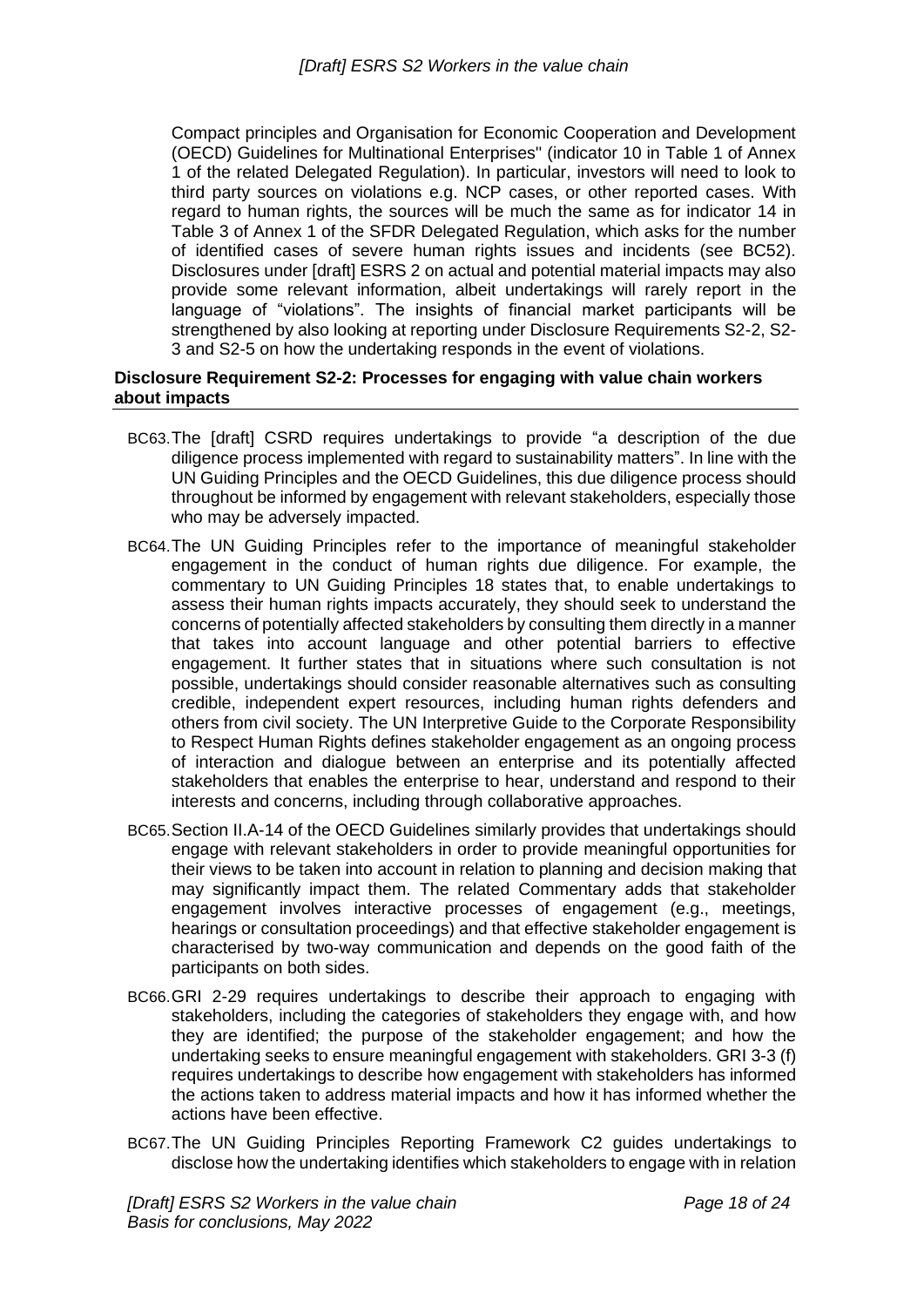to each of its salient (material) issues; which stakeholders it has engaged with regarding each salient issue in the reporting period, and why; and how the views of stakeholders have influenced the undertaking's understanding of each salient issue and/or its approach to addressing it.

BC68.Requirement 2 of CDSB's Reporting Framework states that information about environmental and social policies and strategies should include confirmation of whether and to what extent policies and strategies take account of the undertaking's key stakeholder relationships and perspectives including details about engagement with key stakeholder relationships and perspectives along the value chain. Requirement 3 states that information related to the identification, assessment and prioritisation of risks and opportunities is useful where it explains whether and how the processes include engagement with affected stakeholders, their legitimate representatives or subject matter experts, and the types of stakeholders engaged and the engagement methods used.

#### <span id="page-18-0"></span>**Disclosure Requirement S2-3: Channels for value chain workers to raise concerns**

- BC69.UN Guiding Principle 29 states that, to make it possible for grievances to be addressed early and remediated directly, undertakings should establish or participate in effective operational-level grievance mechanisms for individuals as well as communities who may be adversely impacted. The commentary explains that operational-level grievance mechanisms are accessible directly to individuals and communities who may be adversely impacted by an undertaking; are typically administered by enterprises, alone or in collaboration with others, including relevant stakeholders; may also be provided through recourse to a mutually acceptable external expert or body; do not require that those bringing a complaint first access other means of recourse; engage the undertaking directly in assessing the issues and seeking remediation of any harm. It states that such mechanisms need not require that a complaint or grievance amount to an alleged human rights abuse before it can be raised, but specifically aim to identify any legitimate concerns of those who may be adversely impacted.
- BC70.In addition, UN Guiding Principle 30 addresses the importance of industry, multistakeholder and other collaborative initiatives that are based on respect for human rights-related standards ensuring the availability of grievance mechanisms.
- BC71.The OECD Guidelines IV-6 also recommend that when undertakings identify through their human rights due diligence process or other means that they have caused or contributed to an adverse impact, they should have processes in place to enable remediation. The Guidelines note that some situations require cooperation with judicial or State-based non-judicial mechanisms.
- BC72.Both UN Guiding Principle 29 and the OECD Guidelines IV-6 underline that operational-level grievance mechanisms should not be used to undermine the role of trade unions in addressing labour-related disputes, and should not preclude access to judicial or non-judicial grievance mechanisms.
- BC73.GRI 2-25 specifically requires disclosing the grievance mechanisms that the undertaking has established or participates in, as well as a description of how the stakeholders who are intended users of the grievance mechanisms are involved in the design, review, operation, and improvement of these mechanisms.
- BC74.This disclosure requires undertakings to explain whether and how they know that value chain workers are aware of and trust these structures or processes as a way to raise their concerns or needs and have them addressed. This aligns with UN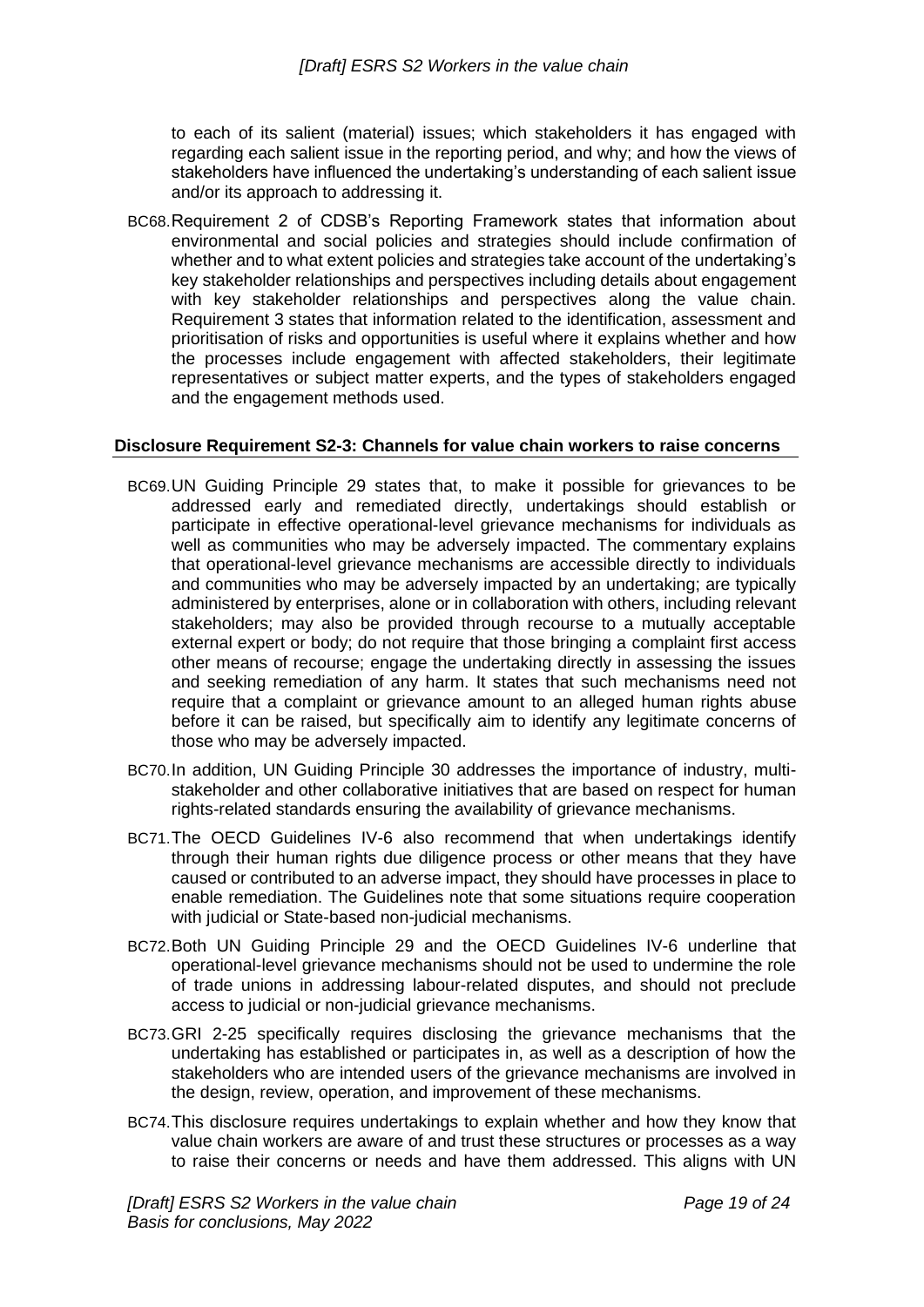Guiding Principle 31, which states that grievance mechanisms should be legitimate, accessible, predictable, equitable, transparent, rights-compatible, a source of continuous learning and based on engagement and dialogue. The OECD Guidelines similarly state that operational-level grievance mechanisms can be an effective means of providing for remediation when they meet the core criteria of: legitimacy, accessibility, predictability, equitability, compatibility with the Guidelines and transparency, and are based on dialogue and engagement with a view to seeking agreed solutions.

- BC75.The UN Guiding Principles Reporting Framework (C6.2) specifically guides undertakings to disclose how they know if people feel able and empowered to raise complaints or concerns, with relevant information including evidence that they are used by the intended individual or groups and feedback from those who have and have not used the channels regarding their confidence in them.
- BC76.The SFDR includes the following PAI indicator: "Insufficient whistleblower protection" (indicator 6 in Table 3 of Annex 1 of the related Delegated Regulation), corresponding to the following metric: "Share of investments in entities without policies on the protection of whistleblowers". Disclosure Requirement S2-3, in particular paragraph 24, indirectly and for certain elements supports the related information needs of financial market participants subject to the SFDR. A whistleblower mechanism is typically at the level of the undertaking and available to its own employees/contractors. Undertakings may however open a whistleblower mechanism to wider stakeholders, including value chain workers. Reporting on nonretaliation, as indicated in paragraph 24 of [draft] ESRS S2, is critical to whistleblowing, as this is relevant to any form of grievance mechanism.

#### <span id="page-19-0"></span>**Disclosure Requirement S2-4: Targets related to managing material impacts on value chain workers**

- BC77.Art. 19a 2 (b) of the [draft] CSRD mandates undertakings to provide a description of sustainability targets and the progress made towards achieving those targets. It contains specific disclosure requirements on targets related to sustainability matters, which include rights relevant to workers in the value chain.
- BC78.The setting of targets provides a goal against which progress can be tracked. The Commentary to UN Guiding Principle 20 states that undertakings should make particular efforts to track the effectiveness of their responses to impacts on individuals from groups or populations that may be at heightened risk of vulnerability or marginalisation. The OECD Guidelines VI-1 also recommend that undertakings regularly monitor and verify progress toward environmental, health, and safety objectives or targets.
- BC79.With regard to tracking the effectiveness of actions taken, GRI 3-3 (e) requires undertakings to report the processes used to track the effectiveness of the actions; any goals, targets, and indicators used to evaluate progress; the effectiveness of the actions, including progress toward the goals and targets; lessons learned and how these have been incorporated into the undertaking's operational policies and procedures. Its guidance further states that reporting on goals and targets should include how the targets are set. GRI 3-3 (f) also requires undertakings to describe how engagement with stakeholders has informed the actions taken [to address impacts] and how it has informed whether the actions have been effective.
- BC80.Requirement 2 of the CDSB Reporting Framework states that disclosures shall report management's environmental and social policies, strategies, and targets, including the indicators, plans and timelines used to assess performance. It further specifies that to meet this requirement undertakings will need to describe their

*[Draft] ESRS S2 Workers in the value chain Basis for conclusions, May 2022*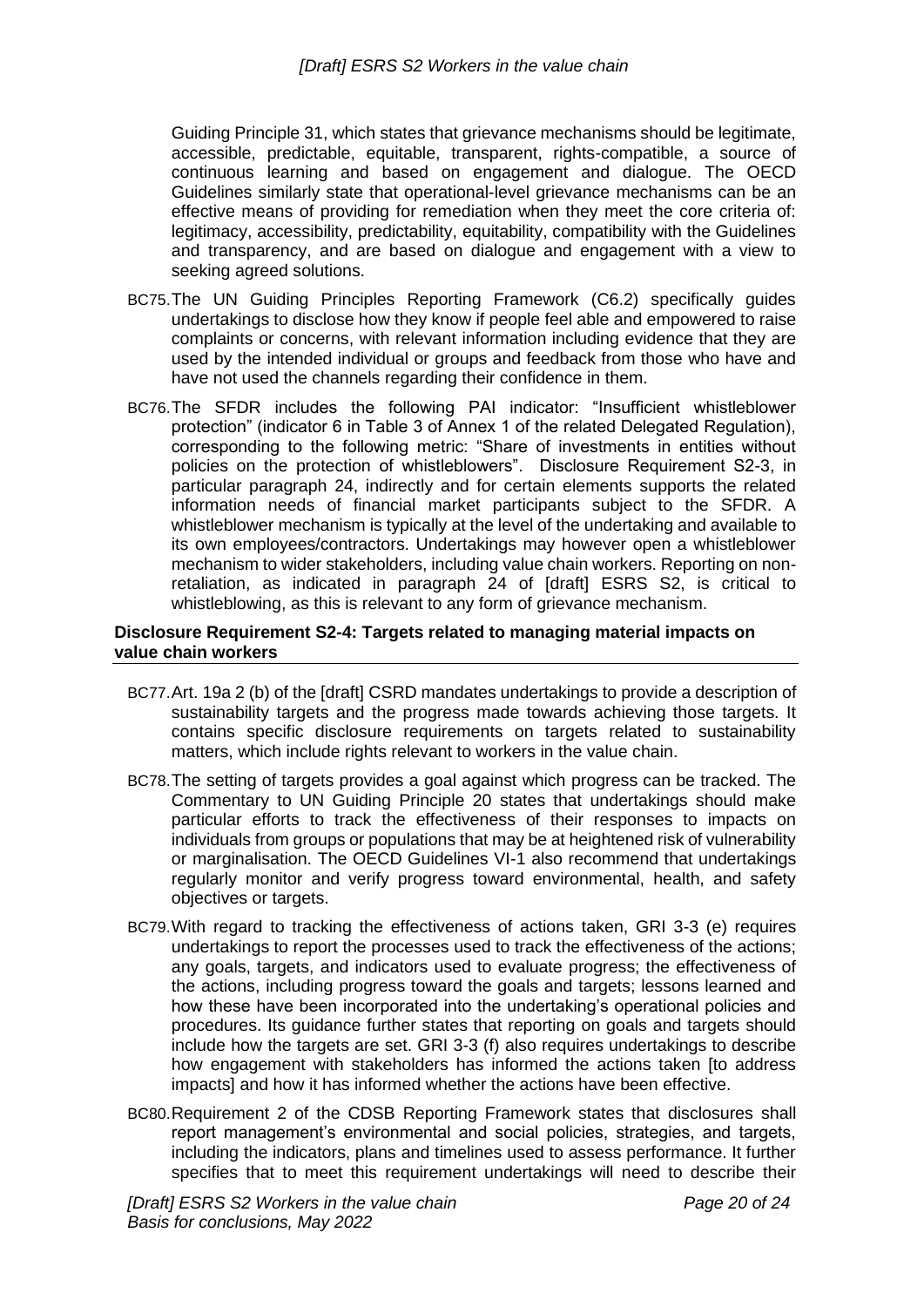targets, timelines, and key performance indicators against which delivery of environmental and social strategies and policies is measured and resourced. Information on a social target should include whether it is a direct measure of outcomes for people or a measure of systemic changes aimed at improving outcomes for people. Information on targets should further include whether and how they are informed by engagement with affected stakeholders, their legitimate representatives and/or subject matter experts; and key performance indicators used to assess progress against targets.

#### <span id="page-20-0"></span>**Disclosure Requirement S2-5: Taking action on material impacts on value chain workers and effectiveness of those actions**

- BC81.Addressing the identified material impacts, as required by DR S2-5, is part of the human rights due diligence process and in line with Art 19a 2 (e) (iii) of the [draft] CSRD which calls for a description of "any actions taken, and the result of such actions, to prevent, mitigate or remediate actual or potential adverse impacts".
- BC82.UN Guiding Principle 19 states that undertakings should take appropriate action in order to prevent and mitigate negative human rights impacts and that, to facilitate this, responsibility for addressing such impacts should be assigned to the appropriate level and function within the business enterprise; and internal decisionmaking, budget allocations and oversight processes should enable effective responses. The commentary to UN Guiding Principle 19 elaborates that an undertaking should take the necessary steps to cease or prevent any impacts it causes, may cause or to which it contributes, and should use its leverage to mitigate, to the greatest extent possible, impacts it has not contributed to, but where that impact is nevertheless directly linked to its operations, products or services by its business relationship with another undertaking. It states that if an undertaking lacks leverage there may be ways for it to increase it, for example, offering capacitybuilding or other incentives to the related undertaking, or collaborating with other actors.
- BC83.The OECD Guidelines II.A and IV similarly set out the different steps on how to address actual and potential adverse impacts. The UN's Interpretive Guide on the Corporate Responsibility to Respect Human Rights (III B) and the OECD's related Due Diligence Guidance for Responsible Business Conduct (II, 3.1) set out in more detail what this entails.
- BC84.The UN Guiding Principles and the OECD Guidelines also address the need for action in response to actual impacts to include steps to provide remedy. This is more general than the requirement to provide an effective grievance mechanism, while such mechanisms can provide one means through which action may be taken. UN Guiding Principle 22 states that where business enterprises identify that they have caused or contributed to adverse impacts, they should provide for or cooperate in their remediation through legitimate processes. The commentary notes that operational-level grievance mechanisms can be one effective means of enabling remediation when they meet effectiveness criteria.
- BC85.GRI3-3 (d) requires undertakings to disclose information on actions taken to manage material topics and related impacts, including actions to prevent or mitigate potential negative impacts; actions to address actual negative impacts, including actions to provide for or cooperate in their remediation; and actions to manage actual and potential positive impacts. GRI 2-25 requires undertakings to describe the processes for remediation of negative impacts and how the effectiveness of these processes is tracked.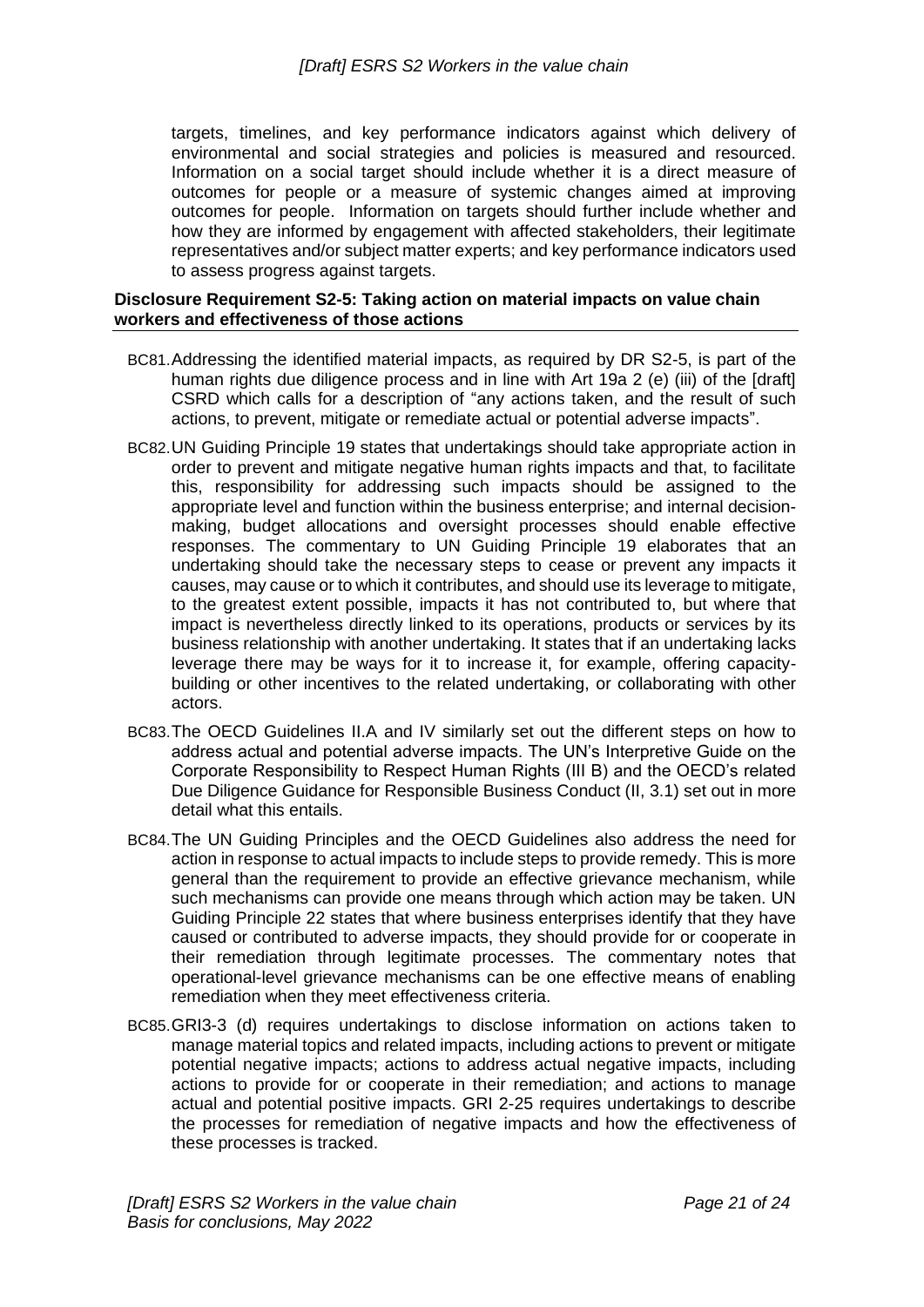- BC86.The CDSB Reporting Framework states that information on the undertaking's environmental and social policies and strategies should include information about whether the undertaking's environmental and social policies and strategies involve working with entities in the value chain (upstream and downstream) and other third parties (e.g., joint venture partners, franchisees) to facilitate their management of environmental and social impacts; and information relating to actions to mitigate or remediate environmental and social impacts.
- BC87.The UN Guiding Principles Reporting Framework (C4.3) guides undertakings to report what action they have taken in the reporting period to prevent or mitigate potential impacts related to each salient (material) issue and (C6.5) whether the undertaking provided or enabled remedy for any actual impacts related to a salient (material) issue.
- BC88.UN Guiding Principle 20 states that tracking is necessary in order for undertakings to know whether their policies are being implemented optimally, whether they responded effectively to the identified impacts, and to drive continuous improvement. It further requires that tracking should be based on appropriate qualitative and quantitative indicators and draw on feedback from both internal and external sources, including affected stakeholders. Section VI 1 (c) of the OECD Guidelines also recommends that undertakings regularly monitor and verify progress toward environmental, health, and safety objectives or targets.
- BC89.GRI 3-3 (e) requires undertakings to report the processes used to track the effectiveness of the actions; goals, targets, and indicators used to evaluate progress; the effectiveness of the actions, including progress toward the goals and targets; and lessons learned and how these have been incorporated into the undertaking's operational policies and procedures.
- BC90.The UN Guiding Principles Reporting Framework (C5) guides undertakings to disclose how they know if their efforts to address salient (material) issues are effective in practice. It indicates that relevant information would include internal review processes, internal audit, supplier audits, surveys of employees or other workers, surveys of external stakeholders, other processes for affected stakeholders to provide feedback, including stakeholder engagement processes and grievance mechanisms, databases that track outcomes when actual impacts or complaints arise). Relevant information is also indicated as including qualitative and/or quantitative indicators used to assess how effectively each salient issue is being managed (e.g., indicators developed by the reporting undertaking or by a relevant industry association, multi-stakeholder initiative or in a more general reporting framework).
- BC91.The non-binding guidelines of the NFRD state in their key principles that the impact of an undertaking's activity is a relevant consideration when making non-financial disclosures and that impacts may be positive or adverse (3.1).
- BC92.The OECD Guidelines II.A-1 state that enterprises should contribute to economic, environmental and social progress with a view to achieving sustainable development.
- BC93.The explanatory memorandum of the [draft] CSRD puts the UN Sustainable Development Goals (SDGs) at the centre of the CSRD's objective as an EU policy. The preamble to the [draft] CSRD also highlights that the Commission has linked the SDGs to the Union policy framework to ensure that all Union actions and policy initiatives, both in and beyond the Union, take those SDGs on board at the outset.
- BC94.Step 3.1 of the UN Global Compact/GRI Practical Guide to Integrating the SDGs into Corporate Reporting guides undertakings to report on their strategy, including

*[Draft] ESRS S2 Workers in the value chain Basis for conclusions, May 2022*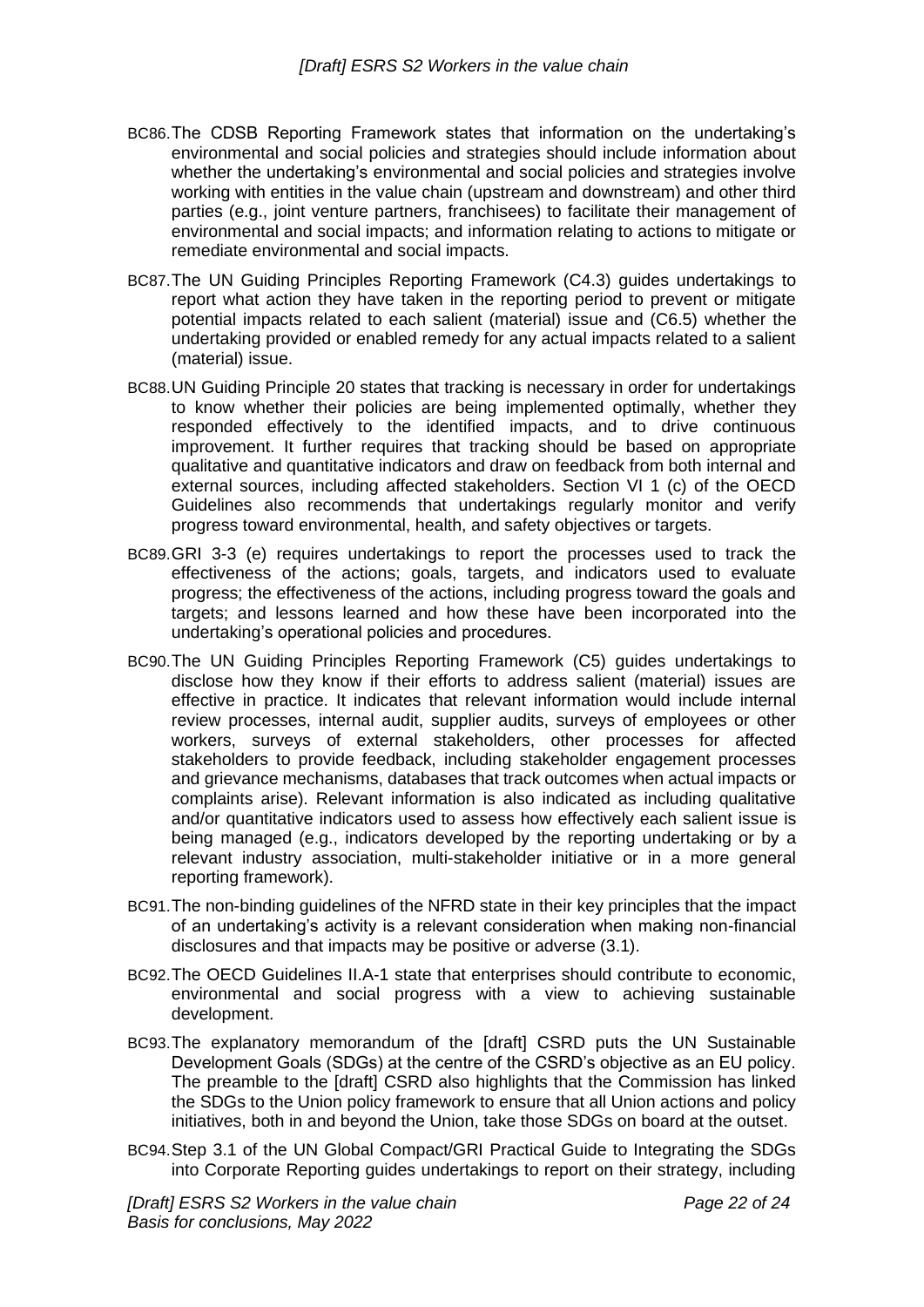objectives (goals) and measurement (indicators) for contributing to their priority SDG targets, recognising that positive contributions can result from both tackling risks and providing beneficial products or services. It states that this may include providing a description of relevant company policies, systems and processes, including their engagement with stakeholders; and data that demonstrate how the undertaking is progressing towards its objectives for contributing to its priority SDG targets and any setbacks it has encountered.

BC95.GRI 3-3 (a) guidance indicates in relation to reporting on positive impacts, that an undertaking may describe whether the positive impacts are actual or potential, the timeframe of the positive impacts (i.e. whether the positive effects are short-term or long-term and when they are likely to arise); the activities that result in the positive impact; and the stakeholders (without identifying specific individuals) that are positively affected or could be positively affected, including their geographic location.

#### <span id="page-22-0"></span>**Disclosure Requirement S2-6: Approaches to mitigating material risks and pursuing material opportunities related to value chain workers**

- BC96.Article 19a 2 (f) of the [draft] CSRD requires a description of the principal risks to the undertaking related to sustainability matters, including the undertaking's principal dependencies on such matters, and how the undertaking manages those risks.
- BC97.According to the OECD Guidelines III-1 and III-2 undertakings should ensure the disclosure of timely and accurate information on all material matters regarding their activities, structure, financial situation, performance, ownership and governance.
- BC98.Requirement 2 of the CDSB Reporting Framework states that information about undertakings' environmental and social policies and strategies should include the rationale for and nature of those policies and strategies, for example, to respond to the particular business risks and opportunities identified, or to contribute to national or international environmental and social ambitions (e.g., the Paris Agreement or SDGs). Under this requirement, information should also include details of social policies and strategies, for example, whether they involve investing resources in the prevention, mitigation, and remediation of particular negative human rights impacts, the advancement of human capital, the development of beneficial products and services, etc.; information about whether the undertaking's environmental and social policies and strategies involve working with entities in the value chain (upstream and downstream) and other third parties; information relating to actions to mitigate or remediate environmental and social impacts. The requirement also calls for a description of the resources that are allocated to managing and delivering the policies, strategies, and targets, including investment and capital expenditure plans.
- BC99.SASB disclosures regarding 'Labour Conditions in the Supply Chain', in the Apparel, Accessories and Footwear, Electronic Manufacturing, Toys and Sporting Goods sectors include variously the number of facilities audited to a social responsibility code of conduct and the priority non-conformance rate and associated corrective action rate for suppliers' labour code of conduct audits.